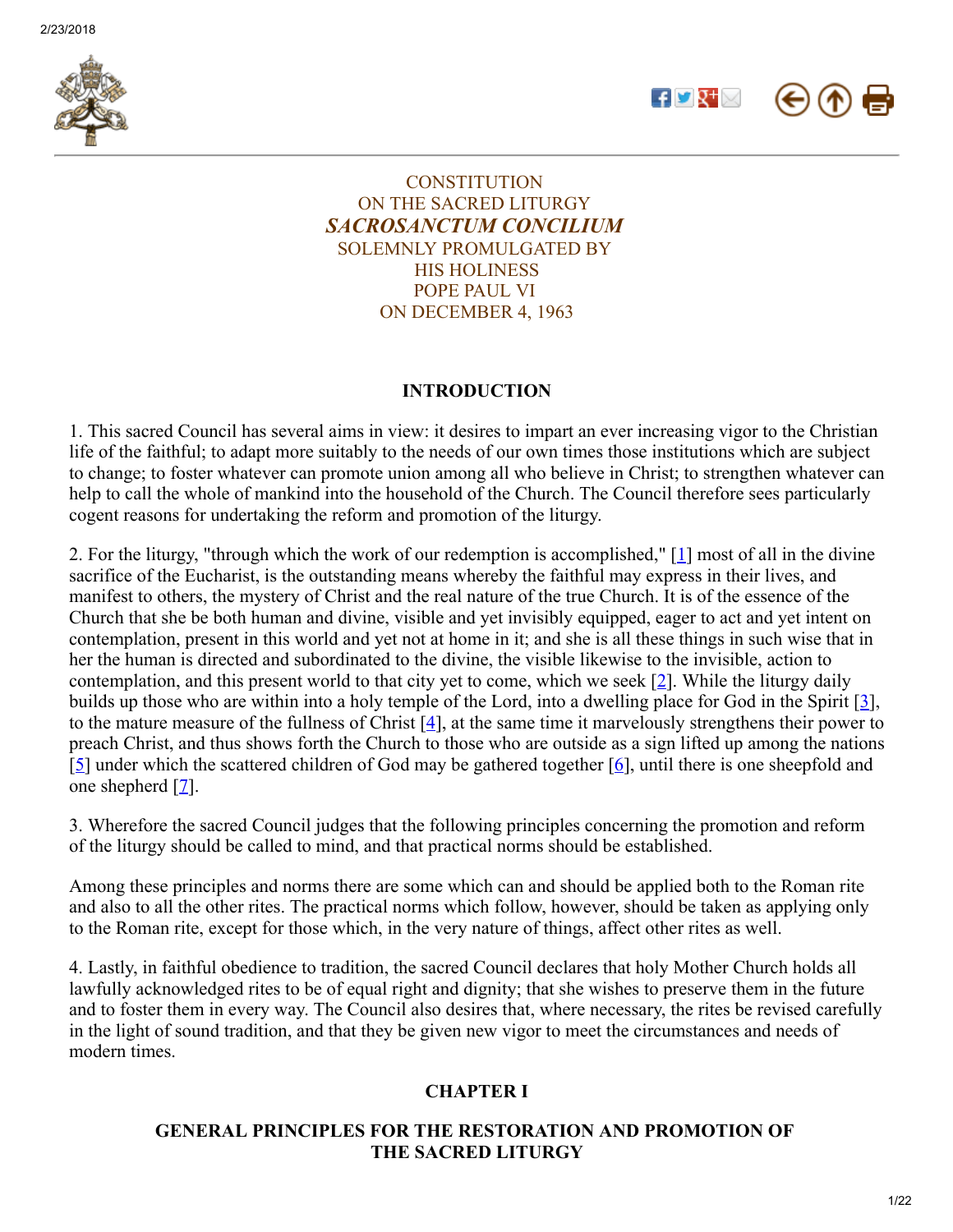#### 1. The Nature of the Sacred Liturgy and Its Importance in the Church's Life

<span id="page-1-1"></span><span id="page-1-0"></span>5. God who "wills that all men be saved and come to the knowledge of the truth" (1 Tim. 2:4), "who in many and various ways spoke in times past to the fathers by the prophets" (Heb. 1:1), when the fullness of time had come sent His Son, the Word made flesh, anointed by the Holy Spirit, to preach the the gospel to the poor, to heal the contrite of heart [\[8](#page-20-6)], to be a "bodily and spiritual medicine" [[9\]](#page-20-7), the Mediator between God and man [\[10](#page-20-8)]. For His humanity, united with the person of the Word, was the instrument of our salvation. Therefore in Christ "the perfect achievement of our reconciliation came forth, and the fullness of divine worship was given to us"  $[11]$ .

<span id="page-1-4"></span><span id="page-1-3"></span><span id="page-1-2"></span>The wonderful works of God among the people of the Old Testament were but a prelude to the work of Christ the Lord in redeeming mankind and giving perfect glory to God. He achieved His task principally by the paschal mystery of His blessed passion, resurrection from the dead, and the glorious ascension, whereby "dying, he destroyed our death and, rising, he restored our life" [[12](#page-20-10)]. For it was from the side of Christ as He slept the sleep of death upon the cross that there came forth "the wondrous sacrament of the whole Church" [\[13](#page-20-11)].

<span id="page-1-10"></span><span id="page-1-9"></span><span id="page-1-8"></span><span id="page-1-7"></span><span id="page-1-6"></span><span id="page-1-5"></span>6. Just as Christ was sent by the Father, so also He sent the apostles, filled with the Holy Spirit. This He did that, by preaching the gospel to every creature  $[14]$  $[14]$ , they might proclaim that the Son of God, by His death and resurrection, had freed us from the power of Satan  $[15]$  $[15]$  and from death, and brought us into the kingdom of His Father. His purpose also was that they might accomplish the work of salvation which they had proclaimed, by means of sacrifice and sacraments, around which the entire liturgical life revolves. Thus by baptism men are plunged into the paschal mystery of Christ: they die with Him, are buried with Him, and rise with Him [[16\]](#page-20-14); they receive the spirit of adoption as sons "in which we cry: Abba, Father" ( Rom. 8 :15), and thus become true adorers whom the Father seeks [\[17](#page-20-15)]. In like manner, as often as they eat the supper of the Lord they proclaim the death of the Lord until He comes  $[18]$  $[18]$ . For that reason, on the very day of Pentecost, when the Church appeared before the world, "those who received the word" of Peter "were baptized." And "they continued steadfastly in the teaching of the apostles and in the communion of the breaking of bread and in prayers . . . praising God and being in favor with all the people" (Acts 2:41-47). From that time onwards the Church has never failed to come together to celebrate the paschal mystery: reading those things "which were in all the scriptures concerning him" (Luke 24:27), celebrating the eucharist in which "the victory and triumph of his death are again made present" [[19\]](#page-20-17), and at the same time giving thanks "to God for his unspeakable gift" (2 Cor. 9:15) in Christ Jesus, "in praise of his glory" (Eph. 1:12), through the power of the Holy Spirit.

<span id="page-1-13"></span><span id="page-1-12"></span><span id="page-1-11"></span>7. To accomplish so great a work, Christ is always present in His Church, especially in her liturgical celebrations. He is present in the sacrifice of the Mass, not only in the person of His minister, "the same now offering, through the ministry of priests, who formerly offered himself on the cross" [\[20](#page-20-18)], but especially under the Eucharistic species. By His power He is present in the sacraments, so that when a man baptizes it is really Christ Himself who baptizes  $[21]$  $[21]$ . He is present in His word, since it is He Himself who speaks when the holy scriptures are read in the Church. He is present, lastly, when the Church prays and sings, for He promised: "Where two or three are gathered together in my name, there am I in the midst of them" (Matt. 18:20) .

Christ indeed always associates the Church with Himself in this great work wherein God is perfectly glorified and men are sanctified. The Church is His beloved Bride who calls to her Lord, and through Him offers worship to the Eternal Father.

Rightly, then, the liturgy is considered as an exercise of the priestly office of Jesus Christ. In the liturgy the sanctification of the man is signified by signs perceptible to the senses, and is effected in a way which corresponds with each of these signs; in the liturgy the whole public worship is performed by the Mystical Body of Jesus Christ, that is, by the Head and His members.

From this it follows that every liturgical celebration, because it is an action of Christ the priest and of His Body which is the Church, is a sacred action surpassing all others; no other action of the Church can equal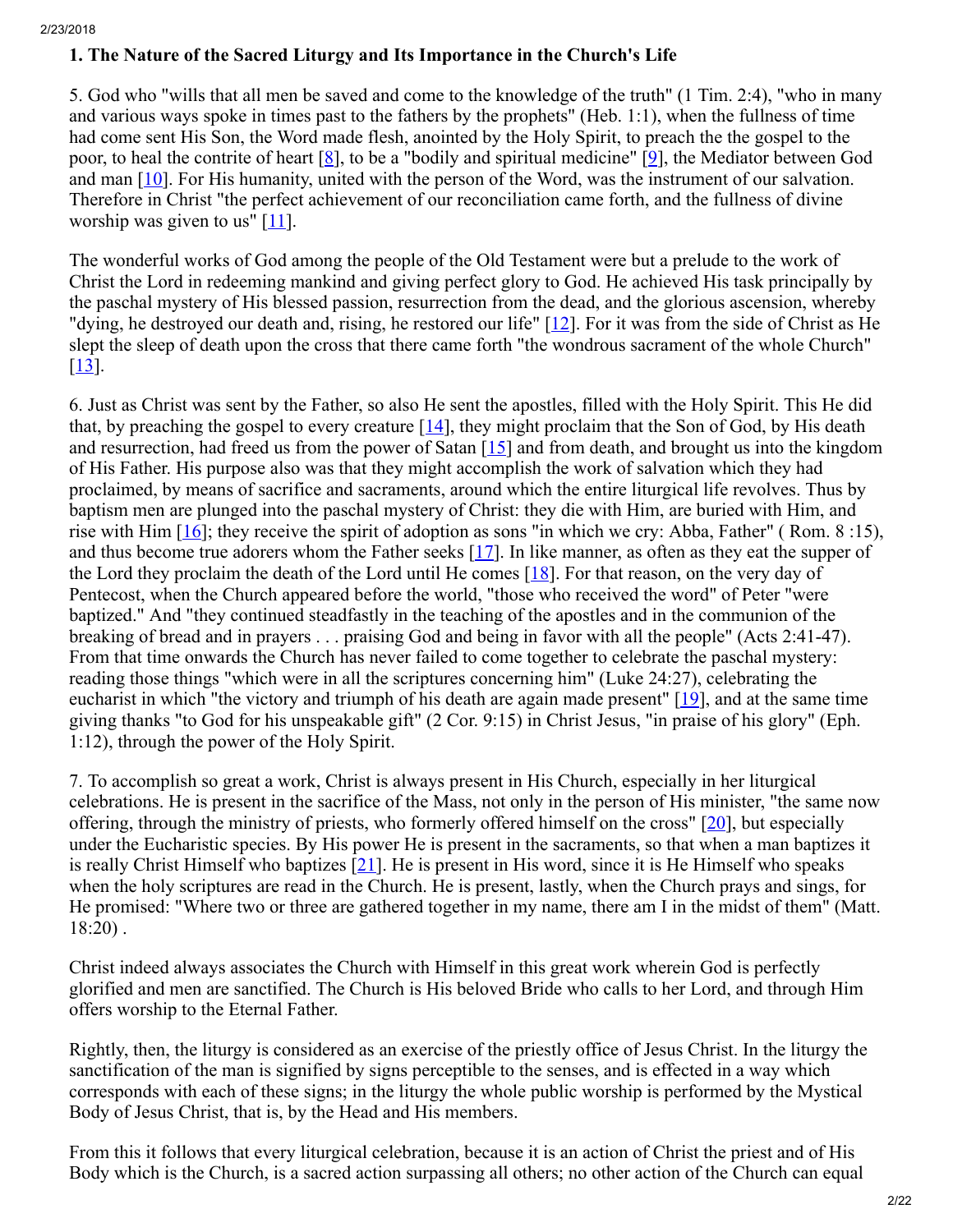its efficacy by the same title and to the same degree.

<span id="page-2-0"></span>8. In the earthly liturgy we take part in a foretaste of that heavenly liturgy which is celebrated in the holy city of Jerusalem toward which we journey as pilgrims, where Christ is sitting at the right hand of God, a minister of the holies and of the true tabernacle  $[22]$  $[22]$ ; we sing a hymn to the Lord's glory with all the warriors of the heavenly army; venerating the memory of the saints, we hope for some part and fellowship with them; we eagerly await the Saviour, Our Lord Jesus Christ, until He, our life, shall appear and we too will appear with Him in glory  $[23]$  $[23]$ .

<span id="page-2-1"></span>9. The sacred liturgy does not exhaust the entire activity of the Church. Before men can come to the liturgy they must be called to faith and to conversion: "How then are they to call upon him in whom they have not yet believed? But how are they to believe him whom they have not heard? And how are they to hear if no one preaches? And how are men to preach unless they be sent?" (Rom. 10:14-15).

<span id="page-2-3"></span><span id="page-2-2"></span>Therefore the Church announces the good tidings of salvation to those who do not believe, so that all men may know the true God and Jesus Christ whom He has sent, and may be converted from their ways, doing penance [\[24](#page-20-22)]. To believers also the Church must ever preach faith and penance, she must prepare them for the sacraments, teach them to observe all that Christ has commanded  $[25]$  $[25]$  $[25]$ , and invite them to all the works of charity, piety, and the apostolate. For all these works make it clear that Christ's faithful, though not of this world, are to be the light of the world and to glorify the Father before men.

10. Nevertheless the liturgy is the summit toward which the activity of the Church is directed; at the same time it is the font from which all her power flows. For the aim and object of apostolic works is that all who are made sons of God by faith and baptism should come together to praise God in the midst of His Church, to take part in the sacrifice, and to eat the Lord's supper.

<span id="page-2-5"></span><span id="page-2-4"></span>The liturgy in its turn moves the faithful, filled with "the paschal sacraments," to be "one in holiness" [[26\]](#page-20-24); it prays that "they may hold fast in their lives to what they have grasped by their faith" [\[27](#page-20-25)]; the renewal in the Eucharist of the covenant between the Lord and man draws the faithful into the compelling love of Christ and sets them on fire. From the liturgy, therefore, and especially from the Eucharist, as from a font, grace is poured forth upon us; and the sanctification of men in Christ and the glorification of God, to which all other activities of the Church are directed as toward their end, is achieved in the most efficacious possible way.

<span id="page-2-6"></span>11. But in order that the liturgy may be able to produce its full effects, it is necessary that the faithful come to it with proper dispositions, that their minds should be attuned to their voices, and that they should cooperate with divine grace lest they receive it in vain [[28\]](#page-20-26) . Pastors of souls must therefore realize that, when the liturgy is celebrated, something more is required than the mere observation of the laws governing valid and licit celebration; it is their duty also to ensure that the faithful take part fully aware of what they are doing, actively engaged in the rite, and enriched by its effects.

<span id="page-2-8"></span><span id="page-2-7"></span>12. The spiritual life, however, is not limited solely to participation in the liturgy. The Christian is indeed called to pray with his brethren, but he must also enter into his chamber to pray to the Father, in secret [\[29](#page-20-27)]; yet more, according to the teaching of the Apostle, he should pray without ceasing [[30\]](#page-21-0). We learn from the same Apostle that we must always bear about in our body the dying of Jesus, so that the life also of Jesus may be made manifest in our bodily frame [[31\]](#page-21-1). This is why we ask the Lord in the sacrifice of the Mass that, "receiving the offering of the spiritual victim," he may fashion us for himself "as an eternal gift" [[32\]](#page-21-2).

<span id="page-2-10"></span><span id="page-2-9"></span>13. Popular devotions of the Christian people are to be highly commended, provided they accord with the laws and norms of the Church, above all when they are ordered by the Apostolic See.

Devotions proper to individual Churches also have a special dignity if they are undertaken by mandate of the bishops according to customs or books lawfully approved.

But these devotions should be so drawn up that they harmonize with the liturgical seasons, accord with the sacred liturgy, are in some fashion derived from it, and lead the people to it, since, in fact, the liturgy by its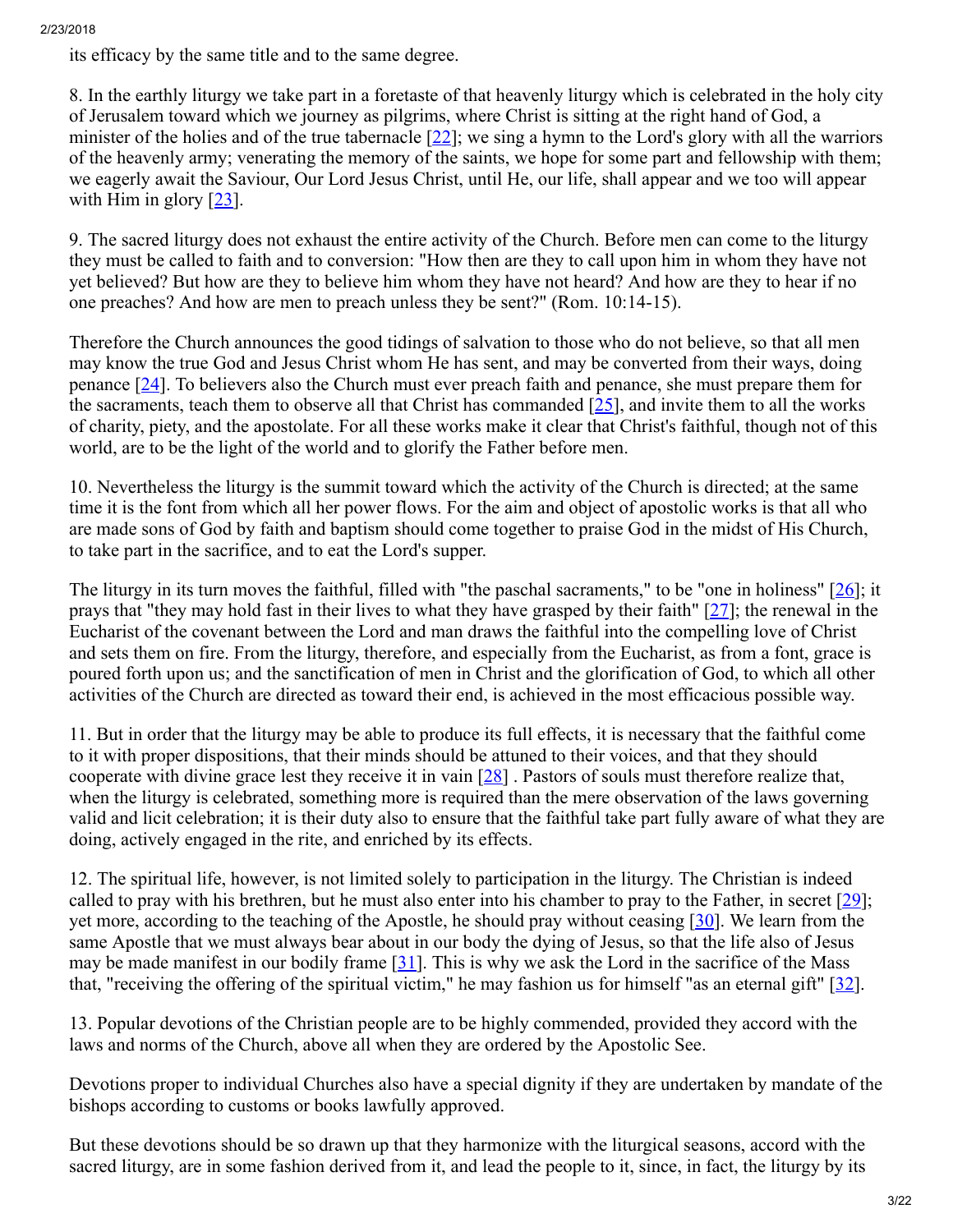very nature far surpasses any of them.

# II. The Promotion of Liturgical Instruction and Active Participation

14. Mother Church earnestly desires that all the faithful should be led to that fully conscious, and active participation in liturgical celebrations which is demanded by the very nature of the liturgy. Such participation by the Christian people as "a chosen race, a royal priesthood, a holy nation, a redeemed people (1 Pet. 2:9; cf. 2:4-5), is their right and duty by reason of their baptism.

In the restoration and promotion of the sacred liturgy, this full and active participation by all the people is the aim to be considered before all else; for it is the primary and indispensable source from which the faithful are to derive the true Christian spirit; and therefore pastors of souls must zealously strive to achieve it, by means of the necessary instruction, in all their pastoral work.

Yet it would be futile to entertain any hopes of realizing this unless the pastors themselves, in the first place, become thoroughly imbued with the spirit and power of the liturgy, and undertake to give instruction about it. A prime need, therefore, is that attention be directed, first of all, to the liturgical instruction of the clergy. Wherefore the sacred Council has decided to enact as follows:

15. Professors who are appointed to teach liturgy in seminaries, religious houses of study, and theological faculties must be properly trained for their work in institutes which specialize in this subject.

16. The study of sacred liturgy is to be ranked among the compulsory and major courses in seminaries and religious houses of studies; in theological faculties it is to rank among the principal courses. It is to be taught under its theological, historical, spiritual, pastoral, and juridical aspects. Moreover, other professors, while striving to expound the mystery of Christ and the history of salvation from the angle proper to each of their own subjects, must nevertheless do so in a way which will clearly bring out the connection between their subjects and the liturgy, as also the unity which underlies all priestly training. This consideration is especially important for professors of dogmatic, spiritual, and pastoral theology and for those of holy scripture.

17. In seminaries and houses of religious, clerics shall be given a liturgical formation in their spiritual life. For this they will need proper direction, so that they may be able to understand the sacred rites and take part in them wholeheartedly; and they will also need personally to celebrate the sacred mysteries, as well as popular devotions which are imbued with the spirit of the liturgy. In addition they must learn how to observe the liturgical laws, so that life in seminaries and houses of religious may be thoroughly influenced by the spirit of the liturgy.

18. Priests, both secular and religious, who are already working in the Lord's vineyard are to be helped by every suitable means to understand ever more fully what it is that they are doing when they perform sacred rites; they are to be aided to live the liturgical life and to share it with the faithful entrusted to their care.

19. With zeal and patience, pastors of souls must promote the liturgical instruction of the faithful, and also their active participation in the liturgy both internally and externally, taking into account their age and condition, their way of life, and standard of religious culture. By so doing, pastors will be fulfilling one of the chief duties of a faithful dispenser of the mysteries of God; and in this matter they must lead their flock not only in word but also by example.

20. Transmissions of the sacred rites by radio and television shall be done with discretion and dignity, under the leadership and direction of a suitable person appointed for this office by the bishops. This is especially important when the service to be broadcast is the Mass.

# III. The Reform of the Sacred Liturgy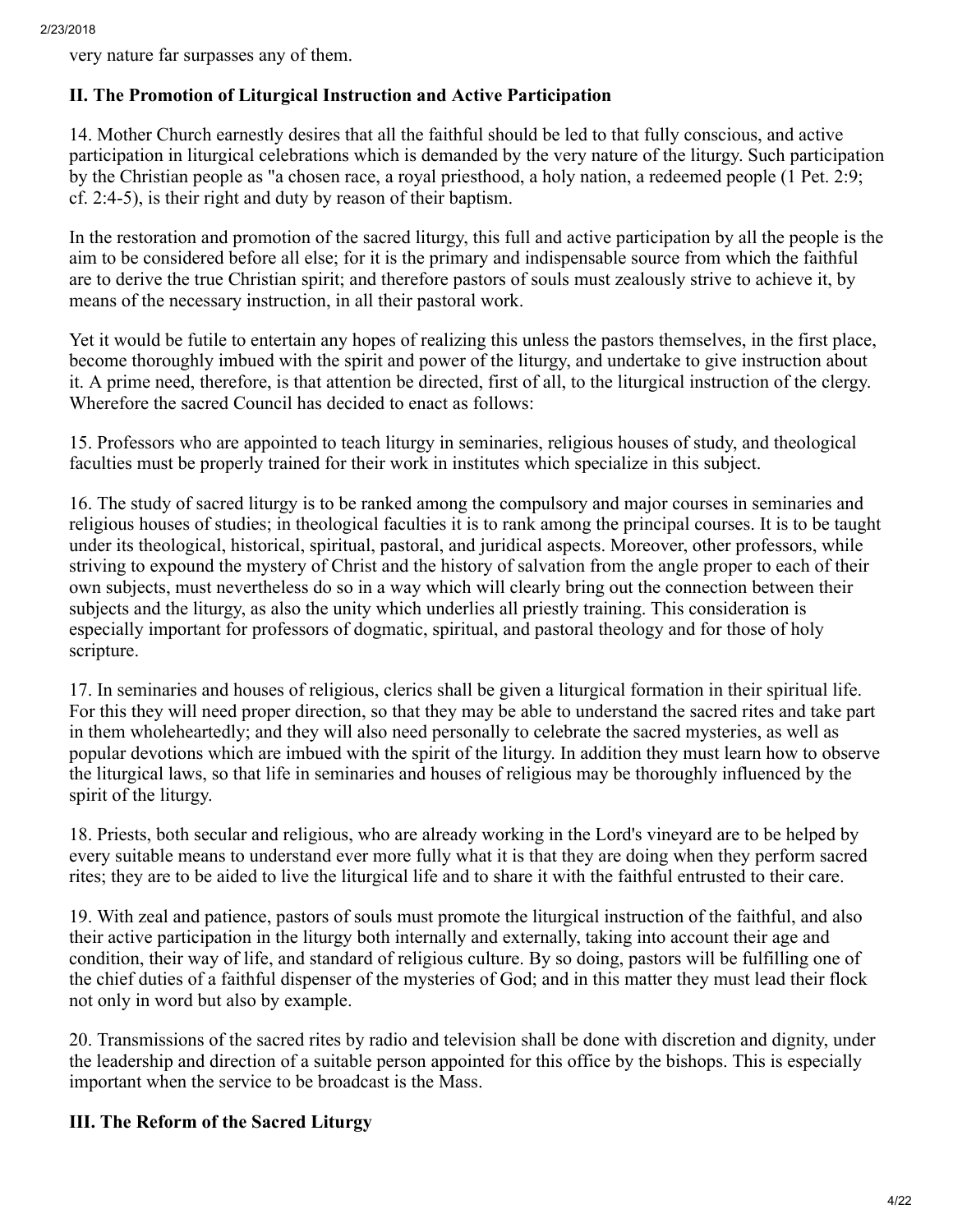21. In order that the Christian people may more certainly derive an abundance of graces from the sacred liturgy, holy Mother Church desires to undertake with great care a general restoration of the liturgy itself. For the liturgy is made up of immutable elements divinely instituted, and of elements subject to change. These not only may but ought to be changed with the passage of time if they have suffered from the intrusion of anything out of harmony with the inner nature of the liturgy or have become unsuited to it.

In this restoration, both texts and rites should be drawn up so that they express more clearly the holy things which they signify; the Christian people, so far as possible, should be enabled to understand them with ease and to take part in them fully, actively, and as befits a community.

Wherefore the sacred Council establishes the following general norms:

# *A) General norms*

22. 1. Regulation of the sacred liturgy depends solely on the authority of the Church, that is, on the Apostolic See and, as laws may determine, on the bishop.

2. In virtue of power conceded by the law, the regulation of the liturgy within certain defined limits belongs also to various kinds of competent territorial bodies of bishops legitimately established.

3. Therefore no other person, even if he be a priest, may add, remove, or change anything in the liturgy on his own authority.

23. That sound tradition may be retained, and yet the way remain open to legitimate progress careful investigation is always to be made into each part of the liturgy which is to be revised. This investigation should be theological, historical, and pastoral. Also the general laws governing the structure and meaning of the liturgy must be studied in conjunction with the experience derived from recent liturgical reforms and from the indults conceded to various places. Finally, there must be no innovations unless the good of the Church genuinely and certainly requires them; and care must be taken that any new forms adopted should in some way grow organically from forms already existing.

As far as possible, notable differences between the rites used in adjacent regions must be carefully avoided.

24. Sacred scripture is of the greatest importance in the celebration of the liturgy. For it is from scripture that lessons are read and explained in the homily, and psalms are sung; the prayers, collects, and liturgical songs are scriptural in their inspiration and their force, and it is from the scriptures that actions and signs derive their meaning. Thus to achieve the restoration, progress, and adaptation of the sacred liturgy, it is essential to promote that warm and living love for scripture to which the venerable tradition of both eastern and western rites gives testimony.

25. The liturgical books are to be revised as soon as possible; experts are to be employed on the task, and bishops are to be consulted, from various parts of the world.

# *B) Norms drawn from the hierarchic and communal nature of the Liturgy*

<span id="page-4-0"></span>26. Liturgical services are not private functions, but are celebrations of the Church, which is the "sacrament of unity," namely, the holy people united and ordered under their bishops [[33\]](#page-21-3)

Therefore liturgical services pertain to the whole body of the Church; they manifest it and have effects upon it; but they concern the individual members of the Church in different ways, according to their differing rank, office, and actual participation.

27. It is to be stressed that whenever rites, according to their specific nature, make provision for communal celebration involving the presence and active participation of the faithful, this way of celebrating them is to be preferred, so far as possible, to a celebration that is individual and quasi-private.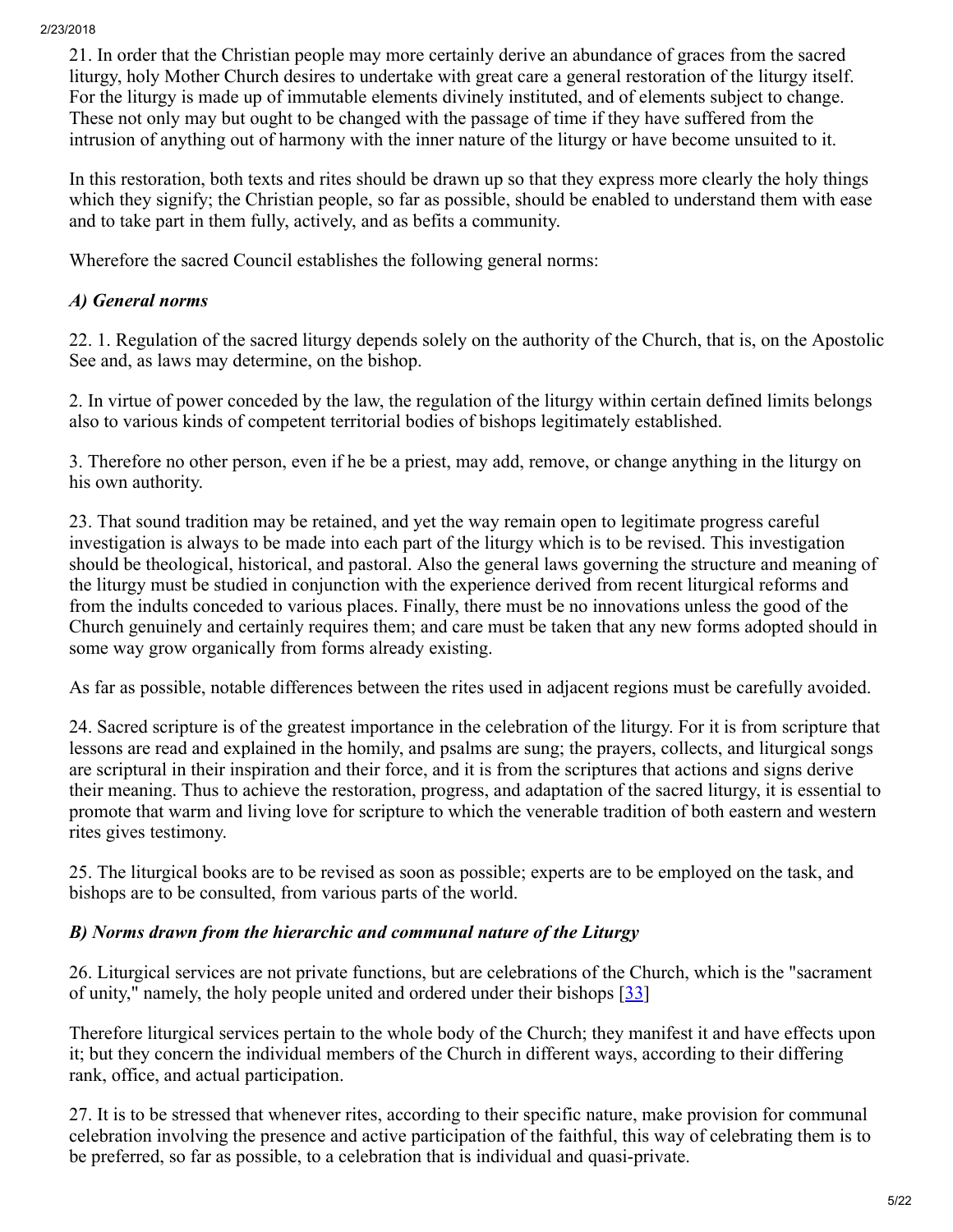This applies with especial force to the celebration of Mass and the administration of the sacraments, even though every Mass has of itself a public and social nature.

28. In liturgical celebrations each person, minister or layman, who has an office to perform, should do all of, but only, those parts which pertain to his office by the nature of the rite and the principles of liturgy.

29. Servers, lectors commentators, and members of the choir also exercise a genuine liturgical function. They ought, therefore, to discharge their office with the sincere piety and decorum demanded by so exalted a ministry and rightly expected of them by God's people.

Consequently they must all be deeply imbued with the spirit of the liturgy, each in his own measure, and they must be trained to perform their functions in a correct and orderly manner.

30. To promote active participation, the people should be encouraged to take part by means of acclamations, responses, psalmody, antiphons, and songs, as well as by actions, gestures, and bodily attitudes. And at the proper times all should observe a reverent silence.

31. The revision of the liturgical books must carefully attend to the provision of rubrics also for the people's parts.

32. The liturgy makes distinctions between persons according to their liturgical function and sacred Orders, and there are liturgical laws providing for due honors to be given to civil authorities. Apart from these instances, no special honors are to be paid in the liturgy to any private persons or classes of persons, whether in the ceremonies or by external display.

# *C) Norms based upon the didactic and pastoral nature of the Liturgy*

<span id="page-5-0"></span>33. Although the sacred liturgy is above all things the worship of the divine Majesty, it likewise contains much instruction for the faithful [\[34](#page-21-4)]. For in the liturgy God speaks to His people and Christ is still proclaiming His gospel. And the people reply to God both by song and prayer.

Moreover, the prayers addressed to God by the priest who presides over the assembly in the person of Christ are said in the name of the entire holy people and of all present. And the visible signs used by the liturgy to signify invisible divine things have been chosen by Christ or the Church. Thus not only when things are read "which were written for our instruction" (Rom. 15:4), but also when the Church prays or sings or acts, the faith of those taking part is nourished and their minds are raised to God, so that they may offer Him their rational service and more abundantly receive His grace.

Wherefore, in the revision of the liturgy, the following general norms should be observed:

34. The rites should be distinguished by a noble simplicity; they should be short, clear, and unencumbered by useless repetitions; they should be within the people's powers of comprehension, and normally should not require much explanation.

35. That the intimate connection between words and rites may be apparent in the liturgy:

1) In sacred celebrations there is to be more reading from holy scripture, and it is to be more varied and suitable.

2) Because the sermon is part of the liturgical service, the best place for it is to be indicated even in the rubrics, as far as the nature of the rite will allow; the ministry of preaching is to be fulfilled with exactitude and fidelity. The sermon, moreover, should draw its content mainly from scriptural and liturgical sources, and its character should be that of a proclamation of God's wonderful works in the history of salvation, the mystery of Christ, ever made present and active within us, especially in the celebration of the liturgy.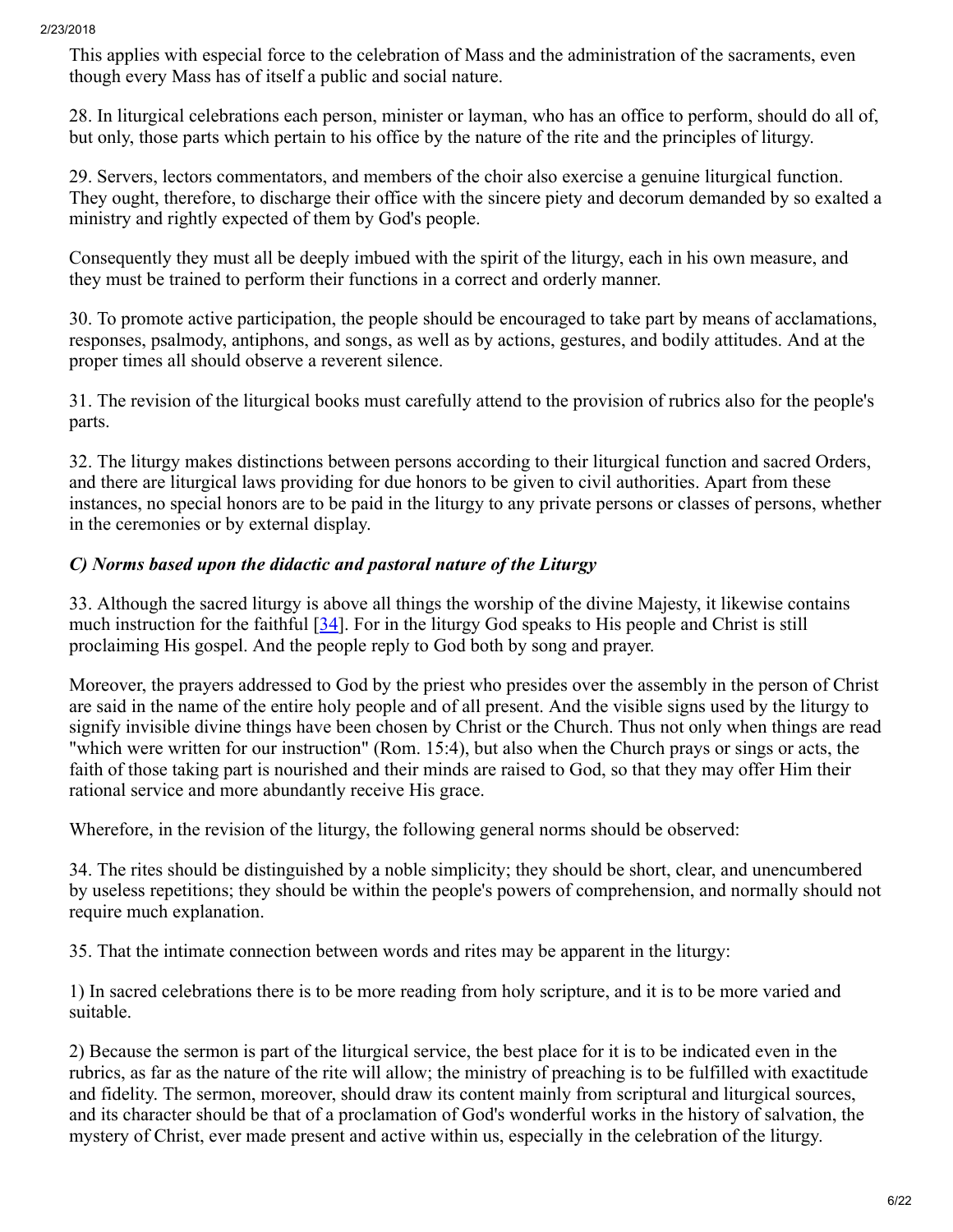3) Instruction which is more explicitly liturgical should also be given in a variety of ways; if necessary, short directives to be spoken by the priest or proper minister should be provided within the rites themselves. But they should occur only at the more suitable moments, and be in prescribed or similar words.

4) Bible services should be encouraged, especially on the vigils of the more solemn feasts, on some weekdays in Advent and Lent, and on Sundays and feast days. They are particularly to be commended in places where no priest is available; when this is so, a deacon or some other person authorized by the bishop should preside over the celebration.

36. 1. Particular law remaining in force, the use of the Latin language is to be preserved in the Latin rites.

2. But since the use of the mother tongue, whether in the Mass, the administration of the sacraments, or other parts of the liturgy, frequently may be of great advantage to the people, the limits of its employment may be extended. This will apply in the first place to the readings and directives, and to some of the prayers and chants, according to the regulations on this matter to be laid down separately in subsequent chapters.

3. These norms being observed, it is for the competent territorial ecclesiastical authority mentioned in Art. 22, 2, to decide whether, and to what extent, the vernacular language is to be used; their decrees are to be approved, that is, confirmed, by the Apostolic See. And, whenever it seems to be called for, this authority is to consult with bishops of neighboring regions which have the same language.

4. Translations from the Latin text into the mother tongue intended for use in the liturgy must be approved by the competent territorial ecclesiastical authority mentioned above.

## *D) Norms for adapting the Liturgy to the culture and traditions of peoples*

37. Even in the liturgy, the Church has no wish to impose a rigid uniformity in matters which do not implicate the faith or the good of the whole community; rather does she respect and foster the genius and talents of the various races and peoples. Anything in these peoples' way of life which is not indissolubly bound up with superstition and error she studies with sympathy and, if possible, preserves intact. Sometimes in fact she admits such things into the liturgy itself, so long as they harmonize with its true and authentic spirit.

38. Provisions shall also be made, when revising the liturgical books, for legitimate variations and adaptations to different groups, regions, and peoples, especially in mission lands, provided that the substantial unity of the Roman rite is preserved; and this should be borne in mind when drawing up the rites and devising rubrics.

39. Within the limits set by the typical editions of the liturgical books, it shall be for the competent territorial ecclesiastical authority mentioned in Art. 22, 2, to specify adaptations, especially in the case of the administration of the sacraments, the sacramentals, processions, liturgical language, sacred music, and the arts, but according to the fundamental norms laid down in this Constitution.

40. In some places and circumstances, however, an even more radical adaptation of the liturgy is needed, and this entails greater difficulties. Wherefore:

1) The competent territorial ecclesiastical authority mentioned in Art. 22, 2, must, in this matter, carefully and prudently consider which elements from the traditions and culture of individual peoples might appropriately be admitted into divine worship. Adaptations which are judged to be useful or necessary should then be submitted to the Apostolic See, by whose consent they may be introduced.

2) To ensure that adaptations may be made with all the circumspection which they demand, the Apostolic See will grant power to this same territorial ecclesiastical authority to permit and to direct, as the case requires, the necessary preliminary experiments over a determined period of time among certain groups suited for the purpose.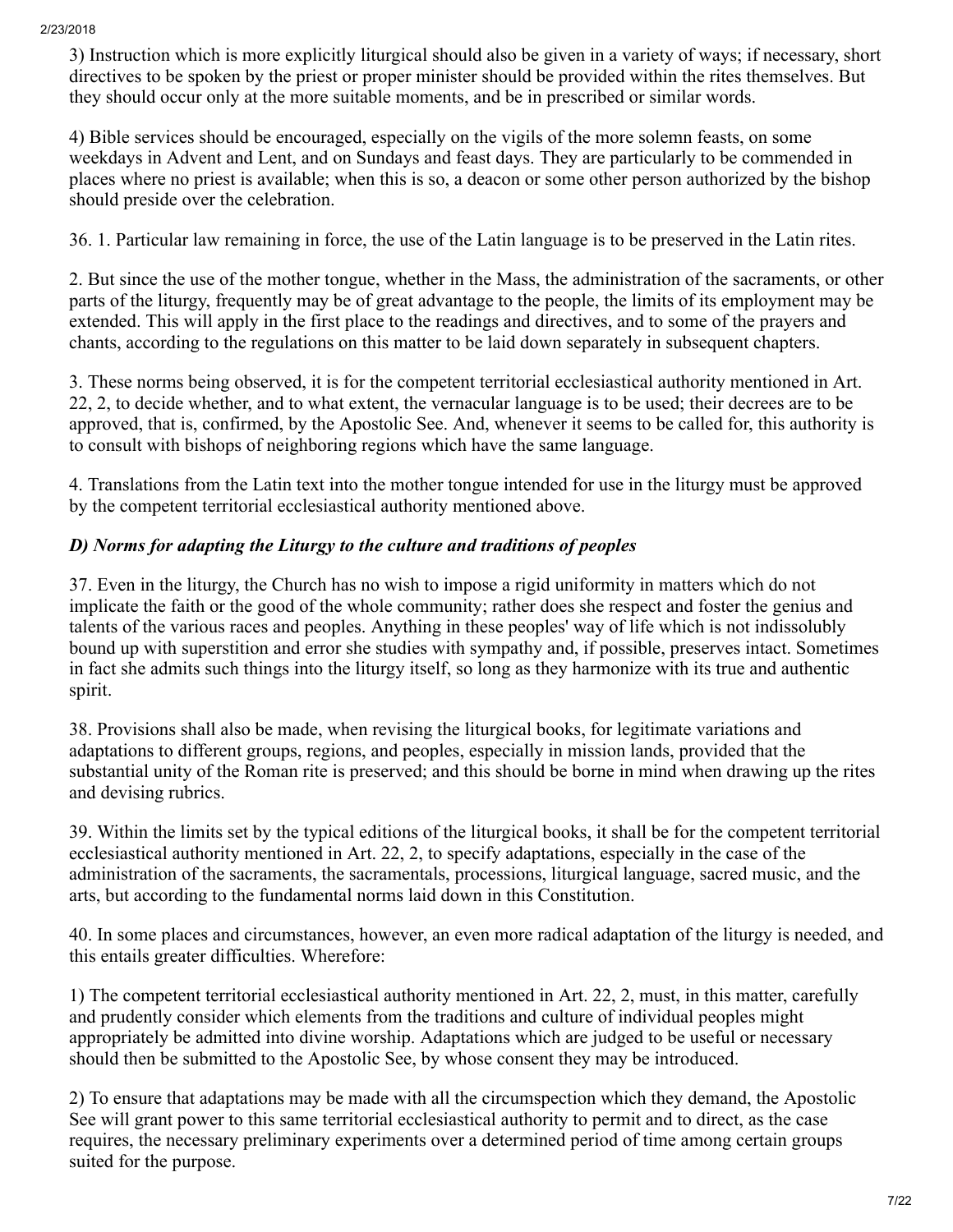3) Because liturgical laws often involve special difficulties with respect to adaptation, particularly in mission lands, men who are experts in these matters must be employed to formulate them.

## *E) Promotion of Liturgical Life in Diocese and Parish*

41. The bishop is to be considered as the high priest of his flock, from whom the life in Christ of his faithful is in some way derived and dependent.

Therefore all should hold in great esteem the liturgical life of the diocese centered around the bishop, especially in his cathedral church; they must be convinced that the pre-eminent manifestation of the Church consists in the full active participation of all God's holy people in these liturgical celebrations, especially in the same eucharist, in a single prayer, at one altar, at which there presides the bishop surrounded by his college of priests and by his ministers [[35\]](#page-21-5).

<span id="page-7-0"></span>42. But because it is impossible for the bishop always and everywhere to preside over the whole flock in his Church, he cannot do other than establish lesser groupings of the faithful. Among these the parishes, set up locally under a pastor who takes the place of the bishop, are the most important: for in some manner they represent the visible Church constituted throughout the world.

And therefore the liturgical life of the parish and its relationship to the bishop must be fostered theoretically and practically among the faithful and clergy; efforts also must be made to encourage a sense of community within the parish, above all in the common celebration of the Sunday Mass.

## *F) The Promotion of Pastoral-Liturgical Action*

43. Zeal for the promotion and restoration of the liturgy is rightly held to be a sign of the providential dispositions of God in our time, as a movement of the Holy Spirit in His Church. It is today a distinguishing mark of the Church's life, indeed of the whole tenor of contemporary religious thought and action.

So that this pastoral-liturgical action may become even more vigorous in the Church, the sacred Council decrees:

44. It is desirable that the competent territorial ecclesiastical authority mentioned in Art. 22, 2, set up a liturgical commission, to be assisted by experts in liturgical science, sacred music, art and pastoral practice. So far as possible the commission should be aided by some kind of Institute for Pastoral Liturgy, consisting of persons who are eminent in these matters, and including laymen as circumstances suggest. Under the direction of the above-mentioned territorial ecclesiastical authority the commission is to regulate pastoralliturgical action throughout the territory, and to promote studies and necessary experiments whenever there is question of adaptations to be proposed to the Apostolic See.

45. For the same reason every diocese is to have a commission on the sacred liturgy under the direction of the bishop, for promoting the liturgical apostolate.

Sometimes it may be expedient that several dioceses should form between them one single commission which will be able to promote the liturgy by common consultation.

46. Besides the commission on the sacred liturgy, every diocese, as far as possible, should have commissions for sacred music and sacred art.

These three commissions must work in closest collaboration; indeed it will often be best to fuse the three of them into one single commission.

### CHAPTER II

### THE MOST SACRED MYSTERY OF THE EUCHARIST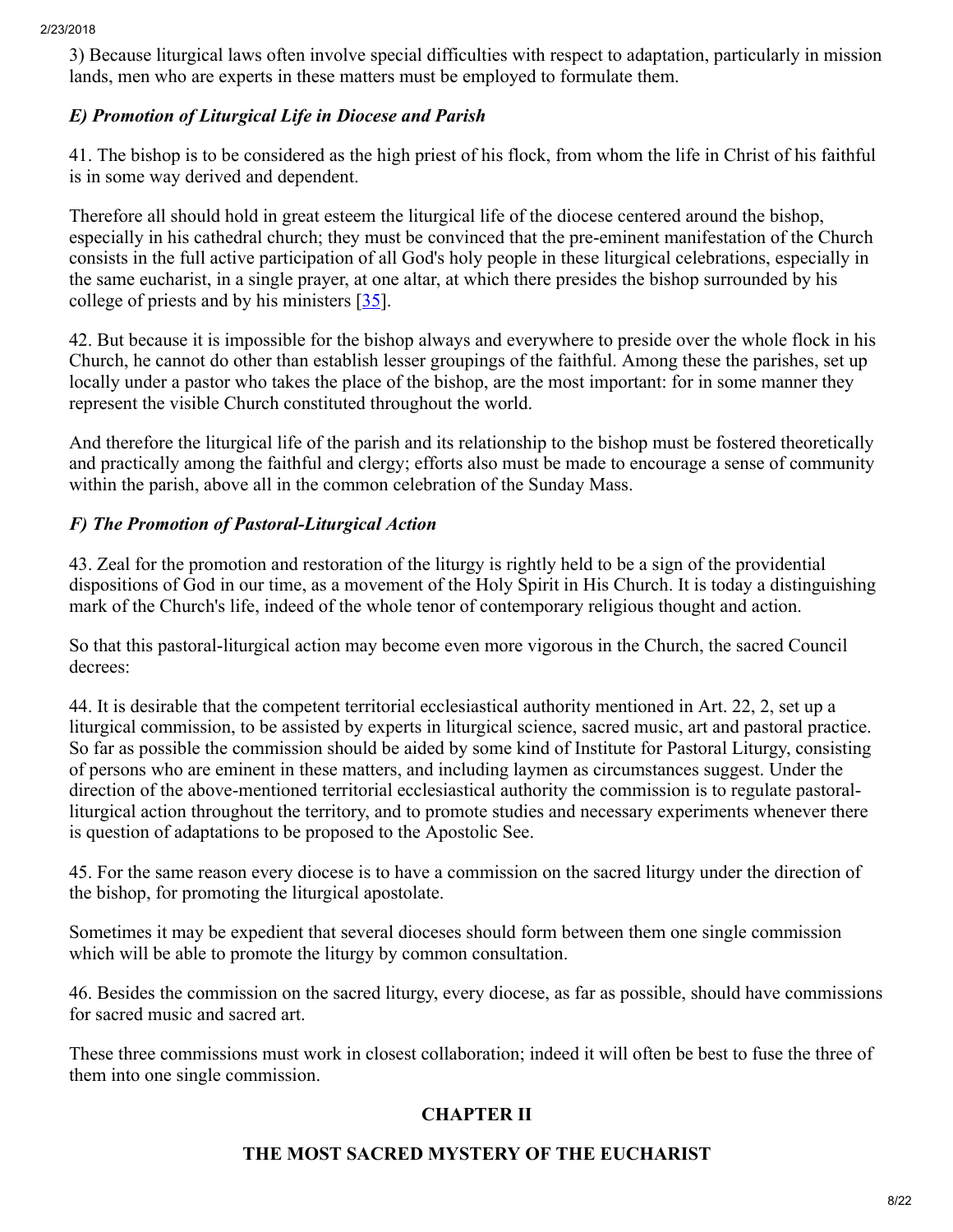<span id="page-8-0"></span>47. At the Last Supper, on the night when He was betrayed, our Saviour instituted the eucharistic sacrifice of His Body and Blood. He did this in order to perpetuate the sacrifice of the Cross throughout the centuries until He should come again, and so to entrust to His beloved spouse, the Church, a memorial of His death and resurrection: a sacrament of love, a sign of unity, a bond of charity  $[36]$  $[36]$ , a paschal banquet in which Christ is eaten, the mind is filled with grace, and a pledge of future glory is given to us  $[37]$  $[37]$ .

<span id="page-8-1"></span>48. The Church, therefore, earnestly desires that Christ's faithful, when present at this mystery of faith, should not be there as strangers or silent spectators; on the contrary, through a good understanding of the rites and prayers they should take part in the sacred action conscious of what they are doing, with devotion and full collaboration. They should be instructed by God's word and be nourished at the table of the Lord's body; they should give thanks to God; by offering the Immaculate Victim, not only through the hands of the priest, but also with him, they should learn also to offer themselves; through Christ the Mediator [[38](#page-21-8)], they should be drawn day by day into ever more perfect union with God and with each other, so that finally God may be all in all.

<span id="page-8-2"></span>49. For this reason the sacred Council, having in mind those Masses which are celebrated with the assistance of the faithful, especially on Sundays and feasts of obligation, has made the following decrees in order that the sacrifice of the Mass, even in the ritual forms of its celebration, may become pastorally efficacious to the fullest degree.

50. The rite of the Mass is to be revised in such a way that the intrinsic nature and purpose of its several parts, as also the connection between them, may be more clearly manifested, and that devout and active participation by the faithful may be more easily achieved.

For this purpose the rites are to be simplified, due care being taken to preserve their substance; elements which, with the passage of time, came to be duplicated, or were added with but little advantage, are now to be discarded; other elements which have suffered injury through accidents of history are now to be restored to the vigor which they had in the days of the holy Fathers, as may seem useful or necessary.

51. The treasures of the bible are to be opened up more lavishly, so that richer fare may be provided for the faithful at the table of God's word. In this way a more representative portion of the holy scriptures will be read to the people in the course of a prescribed number of years.

52. By means of the homily the mysteries of the faith and the guiding principles of the Christian life are expounded from the sacred text, during the course of the liturgical year; the homily, therefore, is to be highly esteemed as part of the liturgy itself; in fact, at those Masses which are celebrated with the assistance of the people on Sundays and feasts of obligation, it should not be omitted except for a serious reason.

53. Especially on Sundays and feasts of obligation there is to be restored, after the Gospel and the homily, "the common prayer" or "the prayer of the faithful." By this prayer, in which the people are to take part, intercession will be made for holy Church, for the civil authorities, for those oppressed by various needs, for all mankind, and for the salvation of the entire world  $\left[\frac{39}{2}\right]$ .

<span id="page-8-3"></span>54. In Masses which are celebrated with the people, a suitable place may be allotted to their mother tongue. This is to apply in the first place to the readings and "the common prayer," but also, as local conditions may warrant, to those parts which pertain to the people, according to the norm laid down in Art. 36 of this Constitution.

Nevertheless steps should be taken so that the faithful may also be able to say or to sing together in Latin those parts of the Ordinary of the Mass which pertain to them.

And wherever a more extended use of the mother tongue within the Mass appears desirable, the regulation laid down in Art. 40 of this Constitution is to be observed.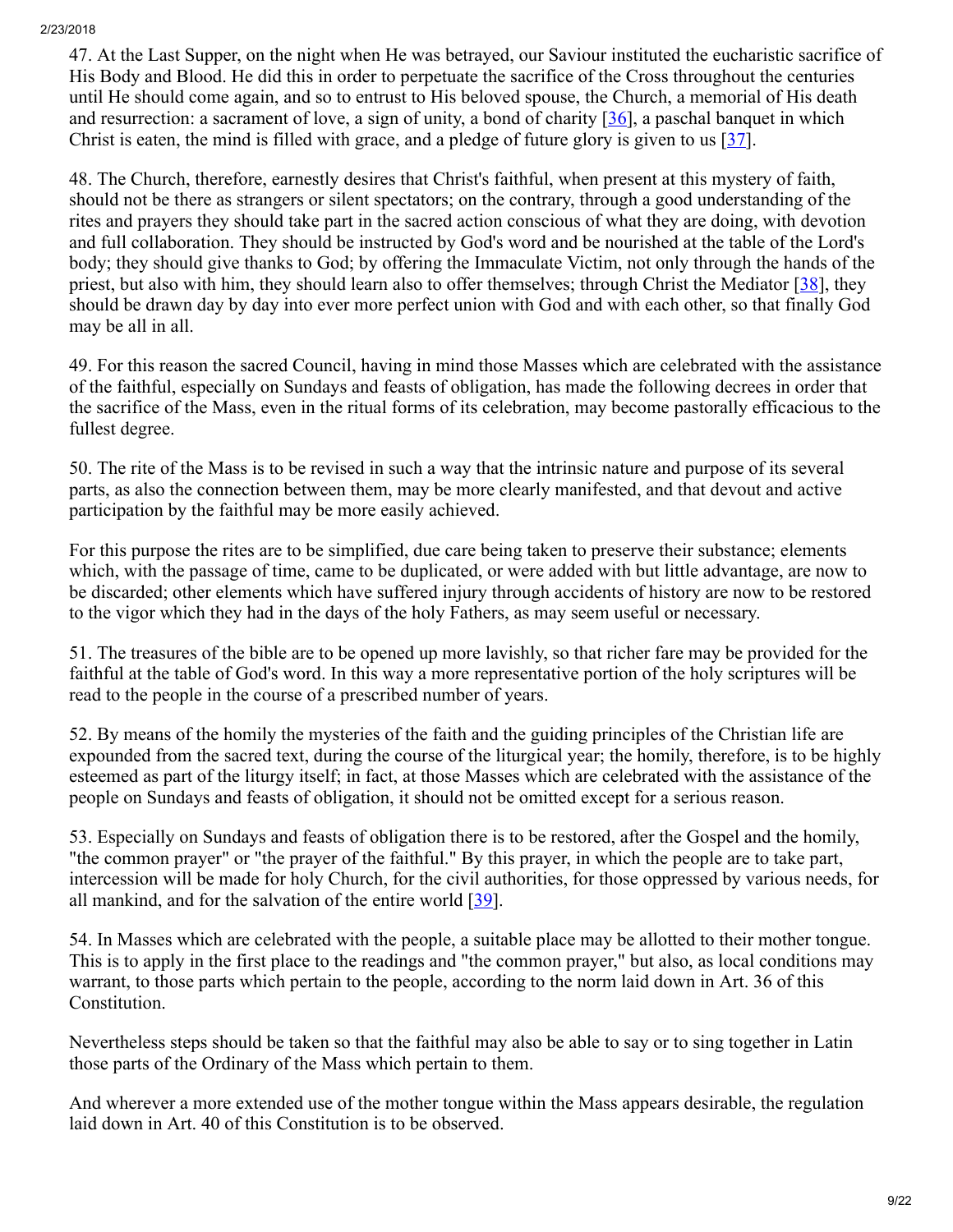55. That more perfect form of participation in the Mass whereby the faithful, after the priest's communion, receive the Lord's body from the same sacrifice, is strongly commended.

<span id="page-9-0"></span>The dogmatic principles which were laid down by the Council of Trent remaining intact [[40\]](#page-21-10), communion under both kinds may be granted when the bishops think fit, not only to clerics and religious, but also to the laity, in cases to be determined by the Apostolic See, as, for instance, to the newly ordained in the Mass of their sacred ordination, to the newly professed in the Mass of their religious profession, and to the newly baptized in the Mass which follows their baptism.

56. The two parts which, in a certain sense, go to make up the Mass, namely, the liturgy of the word and the eucharistic liturgy, are so closely connected with each other that they form but one single act of worship. Accordingly this sacred Synod strongly urges pastors of souls that, when instructing the faithful, they insistently teach them to take their part in the entire Mass, especially on Sundays and feasts of obligation.

57. 1. Concelebration, whereby the unity of the priesthood is appropriately manifested, has remained in use to this day in the Church both in the east and in the west. For this reason it has seemed good to the Council to extend permission for concelebration to the following cases:

1.

a) on the Thursday of the Lord's Supper, not only at the Mass of the Chrism, but also at the evening Mass.

b) at Masses during councils, bishops' conferences, and synods;

c) at the Mass for the blessing of an abbot.

2. Also, with permission of the ordinary, to whom it belongs to decide whether concelebration is opportune:

a) at conventual Mass, and at the principle Mass in churches when the needs of the faithful do not require that all priests available should celebrate individually;

b) at Masses celebrated at any kind of priests' meetings, whether the priests be secular clergy or religious.

2.

1. The regulation, however, of the discipline of con-celebration in the diocese pertains to the bishop.

2. Nevertheless, each priest shall always retain his right to celebrate Mass individually, though not at the same time in the same church as a concelebrated Mass, nor on Thursday of the Lord's Supper.

58. A new rite for concelebration is to be drawn up and inserted into the Pontifical and into the Roman Missal.

### CHAPTER III

### THE OTHER SACRAMENTS AND THE SACRAMENTALS

59. The purpose of the sacraments is to sanctify men, to build up the body of Christ, and, finally, to give worship to God; because they are signs they also instruct. They not only presuppose faith, but by words and objects they also nourish, strengthen, and express it; that is why they are called "sacraments of faith." They do indeed impart grace, but, in addition, the very act of celebrating them most effectively disposes the faithful to receive this grace in a fruitful manner, to worship God duly, and to practice charity.

It is therefore of the highest importance that the faithful should easily understand the sacramental signs, and should frequent with great eagerness those sacraments which were instituted to nourish the Christian life.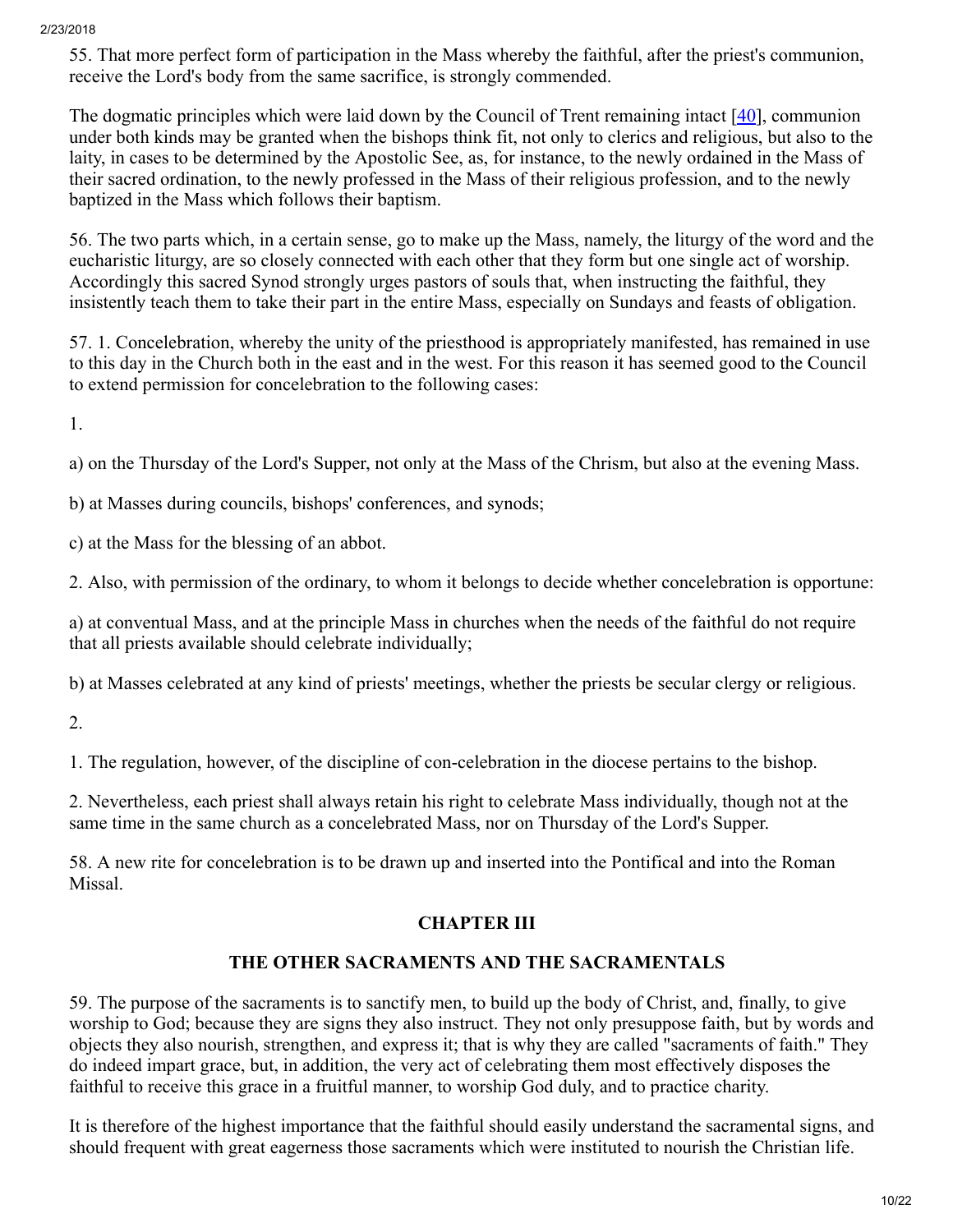60. Holy Mother Church has, moreover, instituted sacramentals. These are sacred signs which bear a resemblance to the sacraments: they signify effects, particularly of a spiritual kind, which are obtained through the Church's intercession. By them men are disposed to receive the chief effect of the sacraments, and various occasions in life are rendered holy.

61. Thus, for well-disposed members of the faithful, the liturgy of the sacraments and sacramentals sanctifies almost every event in their lives; they are given access to the stream of divine grace which flows from the paschal mystery of the passion, death, the resurrection of Christ, the font from which all sacraments and sacramentals draw their power. There is hardly any proper use of material things which cannot thus be directed toward the sanctification of men and the praise of God.

62. With the passage of time, however, there have crept into the rites of the sacraments and sacramentals certain features which have rendered their nature and purpose far from clear to the people of today; hence some changes have become necessary to adapt them to the needs of our own times. For this reason the sacred Council decrees as follows concerning their revision.

63. Because of the use of the mother tongue in the administration of the sacraments and sacramentals can often be of considerable help to the people, this use is to be extended according to the following norms:

a) The vernacular language may be used in administering the sacraments and sacramentals, according to the norm of Art. 36.

b) In harmony with the new edition of the Roman Ritual, particular rituals shall be prepared without delay by the competent territorial ecclesiastical authority mentioned in Art. 22, 2, of this Constitution. These rituals, which are to be adapted, also as regards the language employed, to the needs of the different regions, are to be reviewed by the Apostolic See and then introduced into the regions for which they have been prepared. But in drawing up these rituals or particular collections of rites, the instructions prefixed to the individual rites the Roman Ritual, whether they be pastoral and rubrical or whether they have special social import, shall not be omitted.

64. The catechumenate for adults, comprising several distinct steps, is to be restored and to be taken into use at the discretion of the local ordinary. By this, means the time of the catechumenate, which is intended as a period of suitable instruction, may be sanctified by sacred rites to be celebrated at successive intervals of time.

65. In mission lands it is found that some of the peoples already make use of initiation rites. Elements from these, when capable of being adapted to Christian ritual, may be admitted along with those already found in Christian tradition, according to the norm laid down in Art. 37-40, of this Constitution.

66. Both the rites for the baptism of adults are to be revised: not only the simpler rite, but also the more solemn one, which must take into account the restored catechumenate. A special Mass "for the conferring of baptism" is to be inserted into the Roman Missal.

67. The rite for the baptism of infants is to be revised, and it should be adapted to the circumstance that those to be baptized are, in fact, infants. The roles of parents and godparents, and also their duties, should be brought out more clearly in the rite itself.

68. The baptismal rite should contain variants, to be used at the discretion of the local ordinary, for occasions when a very large number are to be baptized together. Moreover, a shorter rite is to be drawn up, especially for mission lands, to be used by catechists, but also by the faithful in general when there is danger of death, and neither priest nor deacon is available.

69. In place of the rite called the "Order of supplying what was omitted in the baptism of an infant," a new rite is to be drawn up. This should manifest more fittingly and clearly that the infant, baptized by the short rite, has already been received into the Church.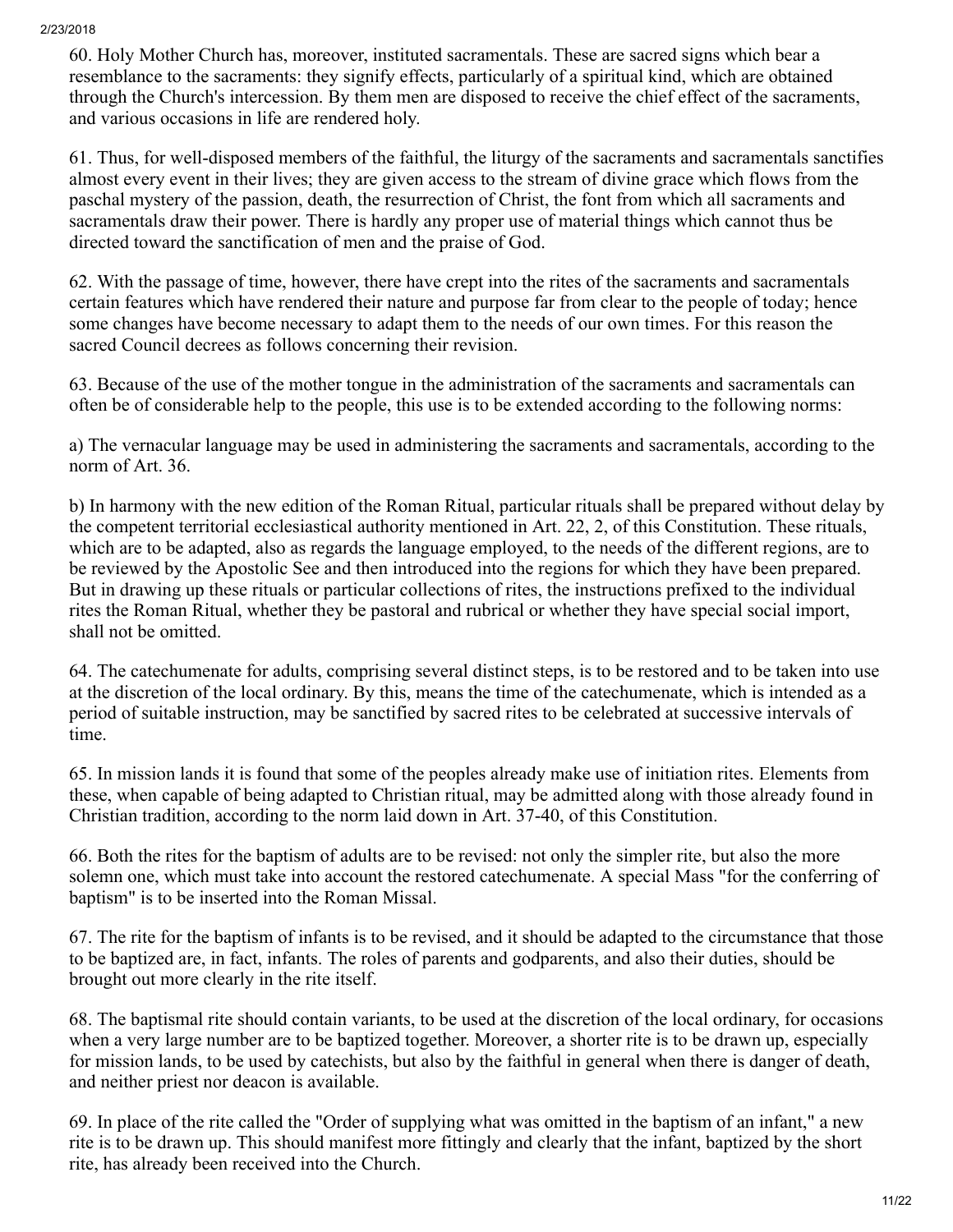And a new rite is to be drawn up for converts who have already been validly baptized; it should indicate that they are now admitted to communion with the Church.

70. Except during Eastertide, baptismal water may be blessed within the rite of baptism itself by an approved shorter formula.

71. The rite of confirmation is to be revised and the intimate connection which this sacrament has with the whole of Christian initiation is to be more clearly set forth; for this reason it is fitting for candidates to renew their baptismal promises just before they are confirmed.

Confirmation may be given within the Mass when convenient; when it is given outside the Mass, the rite that is used should be introduced by a formula to be drawn up for this purpose.

72. The rite and formulas for the sacrament of penance are to be revised so that they more clearly express both the nature and effect of the sacrament.

73. "Extreme unction," which may also and more fittingly be called "anointing of the sick," is not a sacrament for those only who are at the point of death. Hence, as soon as any one of the faithful begins to be in danger of death from sickness or old age, the fitting time for him to receive this sacrament has certainly already arrived.

74. In addition to the separate rites for anointing of the sick and for viaticum, a continuous rite shall be prepared according to which the sick man is anointed after he has made his confession and before he receives viaticum.

75. The number of the anointings is to be adapted to the occasion, and the prayers which belong to the rite of anointing are to be revised so as to correspond with the varying conditions of the sick who receive the sacrament.

76. Both the ceremonies and texts of the ordination rites are to be revised. The address given by the bishop at the beginning of each ordination or consecration may be in the mother tongue.

When a bishop is consecrated, the laying of hands may be done by all the bishops present.

77. The marriage rite now found in the Roman Ritual is to be revised and enriched in such a way that the grace of the sacrament is more clearly signified and the duties of the spouses are taught.

"If any regions are wont to use other praiseworthy customs and ceremonies when celebrating the sacrament of matrimony, the sacred Synod earnestly desires that these by all means be retained" [[41](#page-21-11)].

Moreover the competent territorial ecclesiastical authority mentioned in Art. 22, 52, of this Constitution is free to draw up its own rite suited to the usages of place and people, according to the provision of Art. 63. But the rite must always conform to the law that the priest assisting at the marriage must ask for and obtain the consent of the contracting parties.

78. Matrimony is normally to be celebrated within the Mass, after the reading of the gospel and the homily, and before "the prayer of the faithful." The prayer for the bride, duly amended to remind both spouses of their equal obligation to remain faithful to each other, may be said in the mother tongue.

But if the sacrament of matrimony is celebrated apart from Mass, the epistle and gospel from the nuptial Mass are to be read at the beginning of the rite, and the blessing should always be given to the spouses.

79. The sacramentals are to undergo a revision which takes into account the primary principle of enabling the faithful to participate intelligently, actively, and easily; the circumstances of our own days must also be considered. When rituals are revised, as laid down in Art. 63, new sacramentals may also be added as the need for these becomes apparent.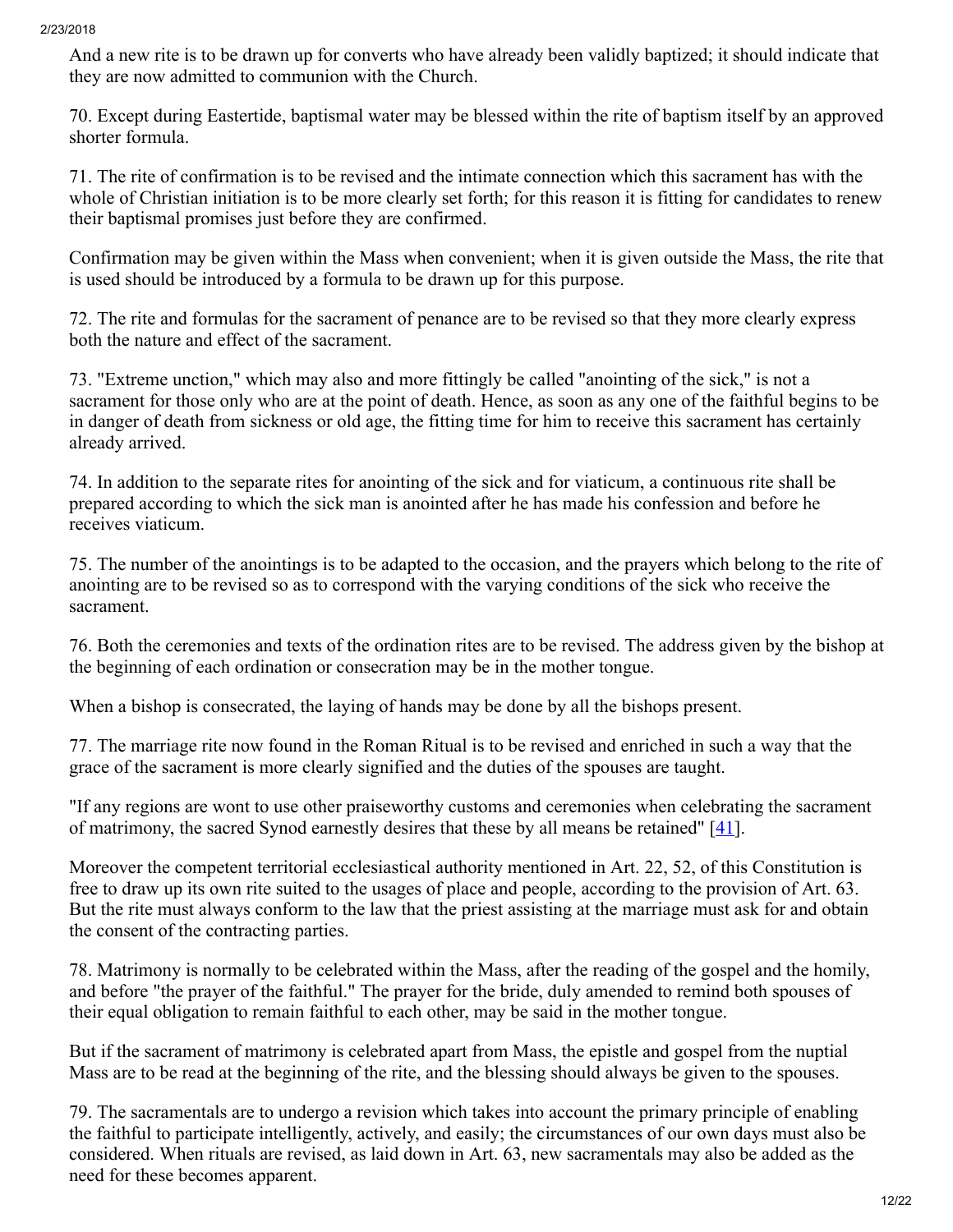Reserved blessings shall be very few; reservations shall be in favor of bishops or ordinaries.

Let provision be made that some sacramentals, at least in special circumstances and at the discretion of the ordinary, may be administered by qualified lay persons.

80. The rite for the consecration of virgins at present found in the Roman Pontifical is to be revised.

Moreover, a rite of religious profession and renewal of vows shall be drawn up in order to achieve greater unity, sobriety, and dignity. Apart from exceptions in particular law, this rite should be adopted by those who make their profession or renewal of vows within the Mass.

Religious profession should preferably be made within the Mass.

81. The rite for the burial of the dead should express more clearly the paschal character of Christian death, and should correspond more closely to the circumstances and traditions found in various regions. This holds good also for the liturgical color to be used.

82. The rite for the burial of infants is to be revised, and a special Mass for the occasion should be provided.

# CHAPTER IV

# THE DIVINE OFFICE

83. Christ Jesus, high priest of the new and eternal covenant, taking human nature, introduced into this earthly exile that hymn which is sung throughout all ages in the halls of heaven. He joins the entire community of mankind to Himself, associating it with His own singing of this canticle of divine praise.

For he continues His priestly work through the agency of His Church, which is ceaselessly engaged in praising the Lord and interceding for the salvation of the whole world. She does this, not only by celebrating the eucharist, but also in other ways, especially by praying the divine office.

84. By tradition going back to early Christian times, the divine office is devised so that the whole course of the day and night is made holy by the praises of God. Therefore, when this wonderful song of praise is rightly performed by priests and others who are deputed for this purpose by the Church's ordinance, or by the faithful praying together with the priest in the approved form, then it is truly the voice of the bride addressed to her bridegroom; It is the very prayer which Christ Himself, together with His body, addresses to the Father.

85. Hence all who render this service are not only fulfilling a duty of the Church, but also are sharing in the greatest honor of Christ's spouse, for by offering these praises to God they are standing before God's throne in the name of the Church their Mother.

86. Priests who are engaged in the sacred pastoral ministry will offer the praises of the hours with greater fervor the more vividly they realize that they must heed St. Paul's exhortation: "Pray without ceasing" (1 Thess. 5:11). For the work in which they labor will effect nothing and bring forth no fruit except by the power of the Lord who said: "Without me you can do nothing" (John 15: 5). That is why the apostles, instituting deacons, said: "We will devote ourselves to prayer and to the ministry of the word" (Acts 6:4).

81. In order that the divine office may be better and more perfectly prayed in existing circumstances, whether by priests or by other members of the Church, the sacred Council, carrying further the restoration already so happily begun by the Apostolic See, has seen fit to decree as follows concerning the office of the Roman rite.

88. Because the purpose of the office is to sanctify the day, the traditional sequence of the hours is to be restored so that once again they may be genuinely related to the time of the day when they are prayed, as far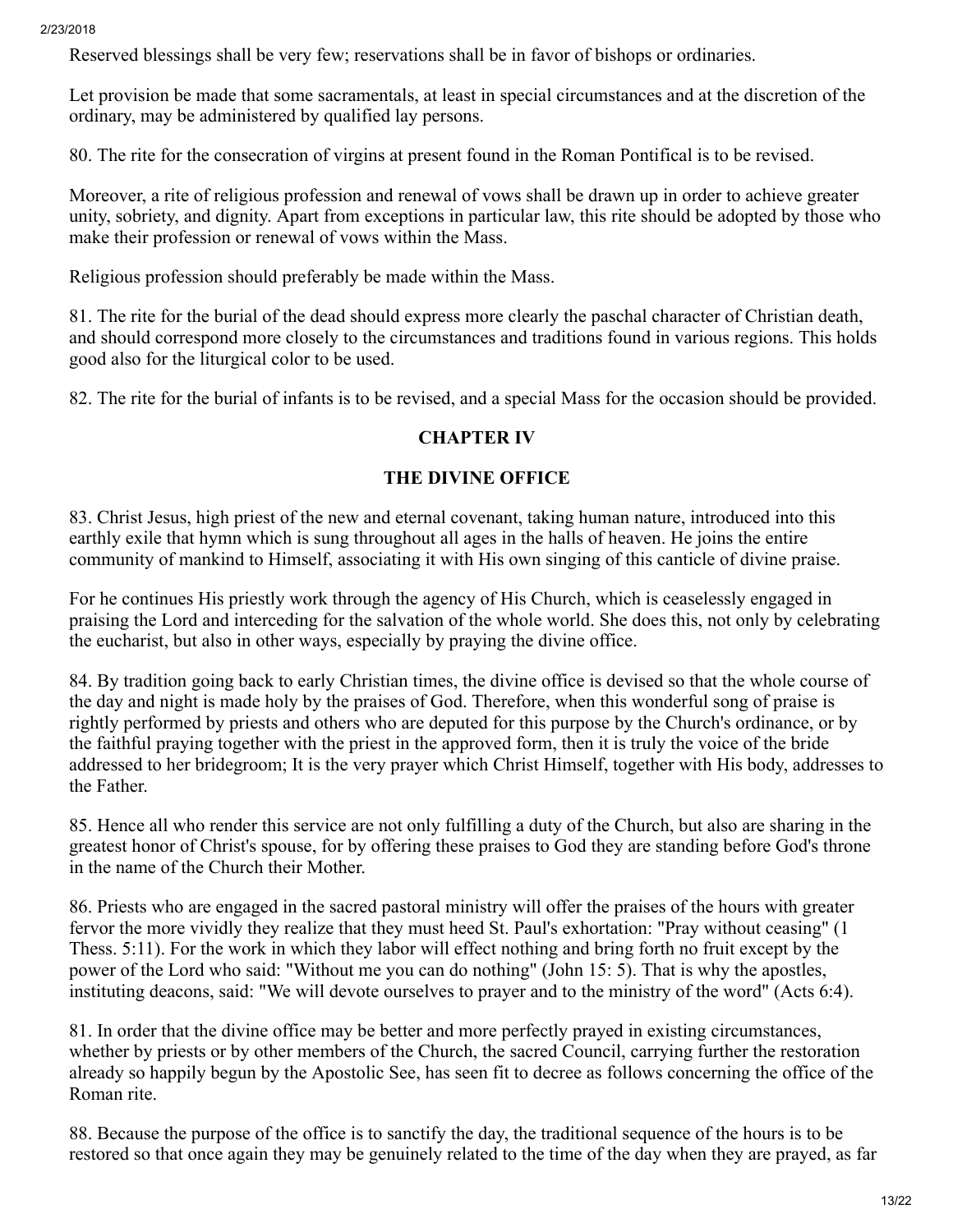as this may be possible. Moreover, it will be necessary to take into account the modern conditions in which daily life has to be lived, especially by those who are called to labor in apostolic works.

89. Therefore, when the office is revised, these norms are to be observed:

a) By the venerable tradition of the universal Church, Lauds as morning prayer and Vespers as evening prayer are the two hinges on which the daily office turns; hence they are to be considered as the chief hours and are to be celebrated as such.

b) Compline is to be drawn up so that it will be a suitable prayer for the end of the day.

c) The hour known as Matins, although it should retain the character of nocturnal praise when celebrated in choir, shall be adapted so that it may be recited at any hour of the day; it shall be made up of fewer psalms and longer readings.

d) The hour of Prime is to be suppressed.

e) In choir the hours of Terce, Sext, and None are to be observed. But outside choir it will be lawful to select any one of these three, according to the respective time of the day.

90. The divine office, because it is the public prayer of the Church, is a source of piety, and nourishment for personal prayer. And therefore priests and all others who take part in the divine office are earnestly exhorted in the Lord to attune their minds to their voices when praying it. The better to achieve this, let them take steps to improve their understanding of the liturgy and of the bible, especially of the psalms.

In revising the Roman office, its ancient and venerable treasures are to be so adapted that all those to whom they are handed on may more extensively and easily draw profit from them.

91. So that it may really be possible in practice to observe the course of the hours proposed in Art. 89, the psalms are no longer to be distributed throughout one week, but through some longer period of time.

The work of revising the psalter, already happily begun, is to be finished as soon as possible, and is to take into account the style of Christian Latin, the liturgical use of psalms, also when sung, and the entire tradition of the Latin Church.

92. As regards the readings, the following shall be observed: a) Readings from sacred scripture shall be arranged so that the riches of God's word may be easily accessible in more abundant measure.

b) Readings excerpted from the works of the fathers, doctors, and ecclesiastical writers shall be better selected.

c) The accounts of martyrdom or the lives of the saints are to accord with the facts of history.

93. To whatever extent may seem desirable, the hymns are to be restored to their original form, and whatever smacks of mythology or ill accords with Christian piety is to be removed or changed. Also, as occasion may arise, let other selections from the treasury of hymns be incorporated.

94. That the day may be truly sanctified, and that the hours themselves may be recited with spiritual advantage, it is best that each of them be prayed at a time which most closely corresponds with its true canonical time.

95. Communities obliged to choral office are bound to celebrate the office in choir every day in addition to the conventual Mass. In particular:

a) Orders of canons, of monks and of nuns, and of other regulars bound by law or constitutions to choral office must celebrate the entire office.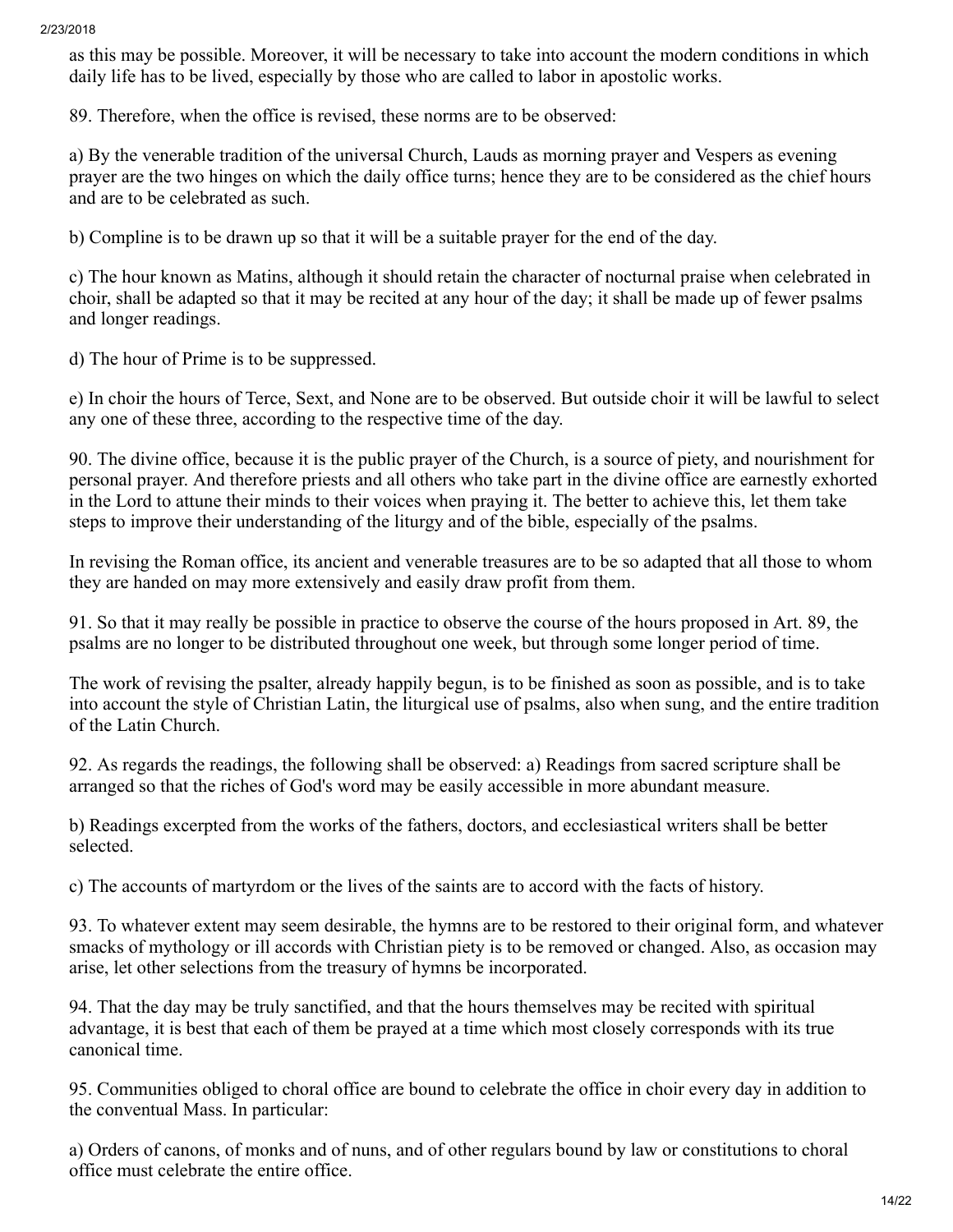b) Cathedral or collegiate chapters are bound to recite those parts of the office imposed on them by general or particular law.

c) All members of the above communities who are in major orders or who are solemnly professed, except for lay brothers, are bound to recite individually those canonical hours which they do not pray in choir.

96. Clerics not bound to office in choir, if they are in major orders, are bound to pray the entire office every day, either in common or individually, as laid down in Art. 89.

97. Appropriate instances are to be defined by the rubrics in which a liturgical service may be substituted for the divine office.

In particular cases, and for a just reason, ordinaries can dispense their subjects wholly or in part from the obligation of reciting the divine office, or may commute the obligation.

98. Members of any institute dedicated to acquiring perfection who, according to their constitutions, are to recite any parts of the divine office are thereby performing the public prayer of the Church.

They too perform the public prayer of the Church who, in virtue of their constitutions, recite any short office, provided this is drawn up after the pattern of the divine office and is duly approved.

99. Since the divine office is the voice of the Church, that is of the whole mystical body publicly praising God, those clerics who are not obliged to office in choir, especially priests who live together or who assemble for any purpose, are urged to pray at least some part of the divine office in common.

All who pray the divine office, whether in choir or in common, should fulfill the task entrusted to them as perfectly as possible: this refers not only to the internal devotion of their minds but also to their external manner of celebration.

It is, moreover, fitting that the office, both in choir and in common, be sung when possible.

100. Pastors of souls should see to it that the chief hours, especially Vespers, are celebrated in common in church on Sundays and the more solemn feasts. And the laity, too, are encouraged to recite the divine office, either with the priests, or among themselves, or even individually.

101. 1. In accordance with the centuries-old tradition of the Latin rite, the Latin language is to be retained by clerics in the divine office. But in individual cases the ordinary has the power of granting the use of a vernacular translation to those clerics for whom the use of Latin constitutes a grave obstacle to their praying the office properly. The vernacular version, however, must be one that is drawn up according to the provision of Art. 36.

2. The competent superior has the power to grant the use of the vernacular in the celebration of the divine office, even in choir, to nuns and to members of institutes dedicated to acquiring perfection, both men who are not clerics and women. The version, however, must be one that is approved.

3. Any cleric bound to the divine office fulfills his obligation if he prays the office in the vernacular together with a group of the faithful or with those mentioned in 52 above provided that the text of the translation is approved.

# CHAPTER V

# THE LITURGICAL YEAR

102. Holy Mother Church is conscious that she must celebrate the saving work of her divine Spouse by devoutly recalling it on certain days throughout the course of the year. Every week, on the day which she has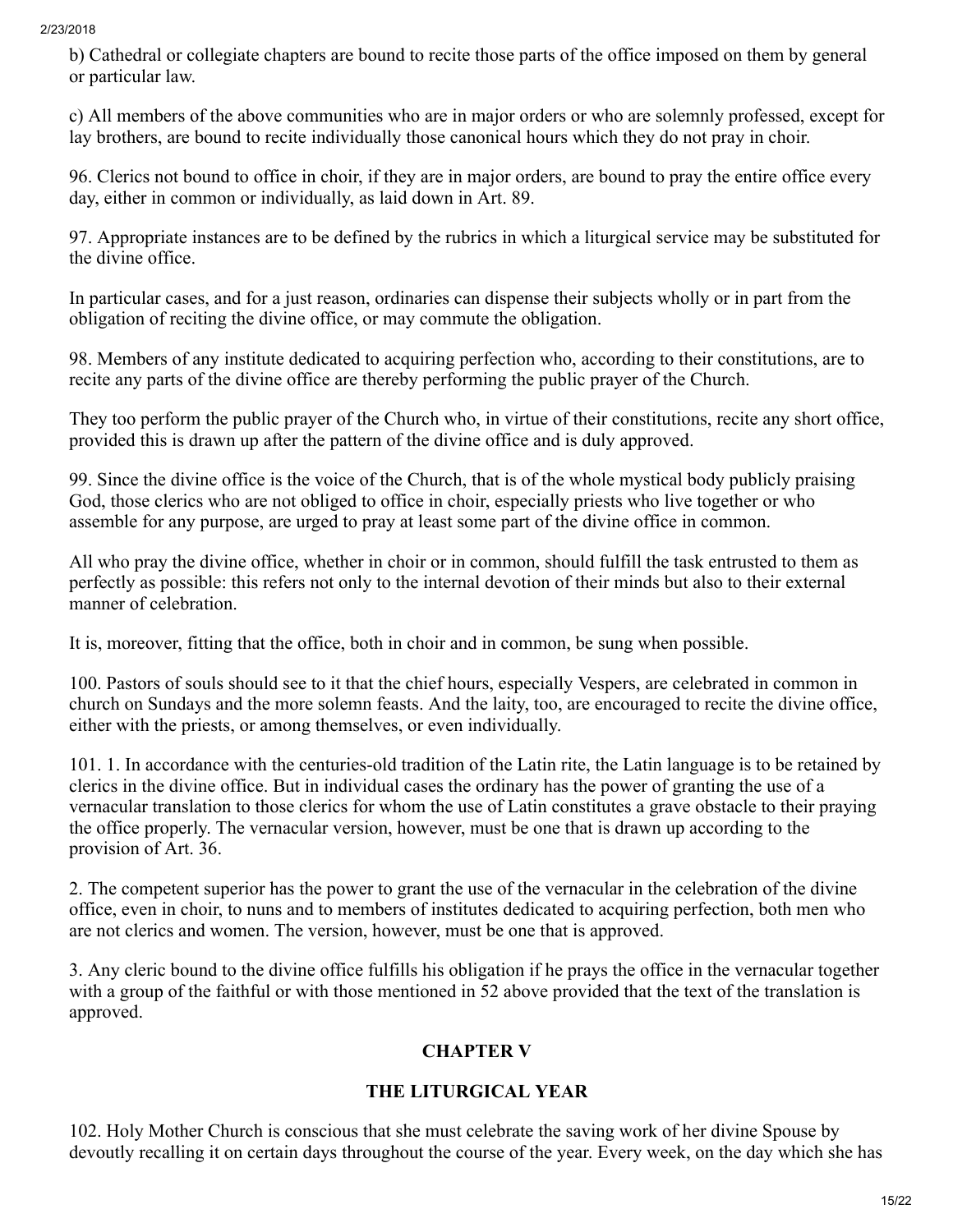called the Lord's day, she keeps the memory of the Lord's resurrection, which she also celebrates once in the year, together with His blessed passion, in the most solemn festival of Easter.

Within the cycle of a year, moreover, she unfolds the whole mystery of Christ, from the incarnation and birth until the ascension, the day of Pentecost, and the expectation of blessed hope and of the coming of the Lord.

Recalling thus the mysteries of redemption, the Church opens to the faithful the riches of her Lord's powers and merits, so that these are in some way made present for all time, and the faithful are enabled to lay hold upon them and become filled with saving grace.

103. In celebrating this annual cycle of Christ's mysteries, holy Church honors with especial love the Blessed Mary, Mother of God, who is joined by an inseparable bond to the saving work of her Son. In her the Church holds up and admires the most excellent fruit of the redemption, and joyfully contemplates, as in a faultless image, that which she herself desires and hopes wholly to be.

104. The Church has also included in the annual cycle days devoted to the memory of the martyrs and the other saints. Raised up to perfection by the manifold grace of God, and already in possession of eternal salvation, they sing God's perfect praise in heaven and offer prayers for us. By celebrating the passage of these saints from earth to heaven the Church proclaims the paschal mystery achieved in the saints who have suffered and been glorified with Christ; she proposes them to the faithful as examples drawing all to the Father through Christ, and through their merits she pleads for God's favors.

105. Finally, in the various seasons of the year and according to her traditional discipline, the Church completes the formation of the faithful by means of pious practices for soul and body, by instruction, prayer, and works of penance and of mercy.

Accordingly the sacred Council has seen fit to decree as follows.

106. By a tradition handed down from the apostles which took its origin from the very day of Christ's resurrection, the Church celebrates the paschal mystery every eighth day; with good reason this, then, bears the name of the Lord's day or Sunday. For on this day Christ's faithful are bound to come together into one place so that; by hearing the word of God and taking part in the eucharist, they may call to mind the passion, the resurrection and the glorification of the Lord Jesus, and may thank God who "has begotten them again, through the resurrection of Jesus Christ from the dead, unto a living hope" (1 Pet. 1:3). Hence the Lord's day is the original feast day, and it should be proposed to the piety of the faithful and taught to them so that it may become in fact a day of joy and of freedom from work. Other celebrations, unless they be truly of greatest importance, shall not have precedence over the Sunday which is the foundation and kernel of the whole liturgical year.

107. The liturgical year is to be revised so that the traditional customs and discipline of the sacred seasons shall be preserved or restored to suit the conditions of modern times; their specific character is to be retained, so that they duly nourish the piety of the faithful who celebrate the mysteries of Christian redemption, and above all the paschal mystery. If certain adaptations are considered necessary on account of local conditions, they are to be made in accordance with the provisions of Art. 39 and 40.

108. The minds of the faithful must be directed primarily toward the feasts of the Lord whereby the mysteries of salvation are celebrated in the course of the year. Therefore, the proper of the time shall be given the preference which is its due over the feasts of the saints, so that the entire cycle of the mysteries of salvation may be suitably recalled.

109. The season of Lent has a twofold character: primarily by recalling or preparing for baptism and by penance, it disposes the faithful, who more diligently hear the word of God and devote themselves to prayer, to celebrate the paschal mystery. This twofold character is to be brought into greater prominence both in the liturgy and by liturgical catechesis. Hence: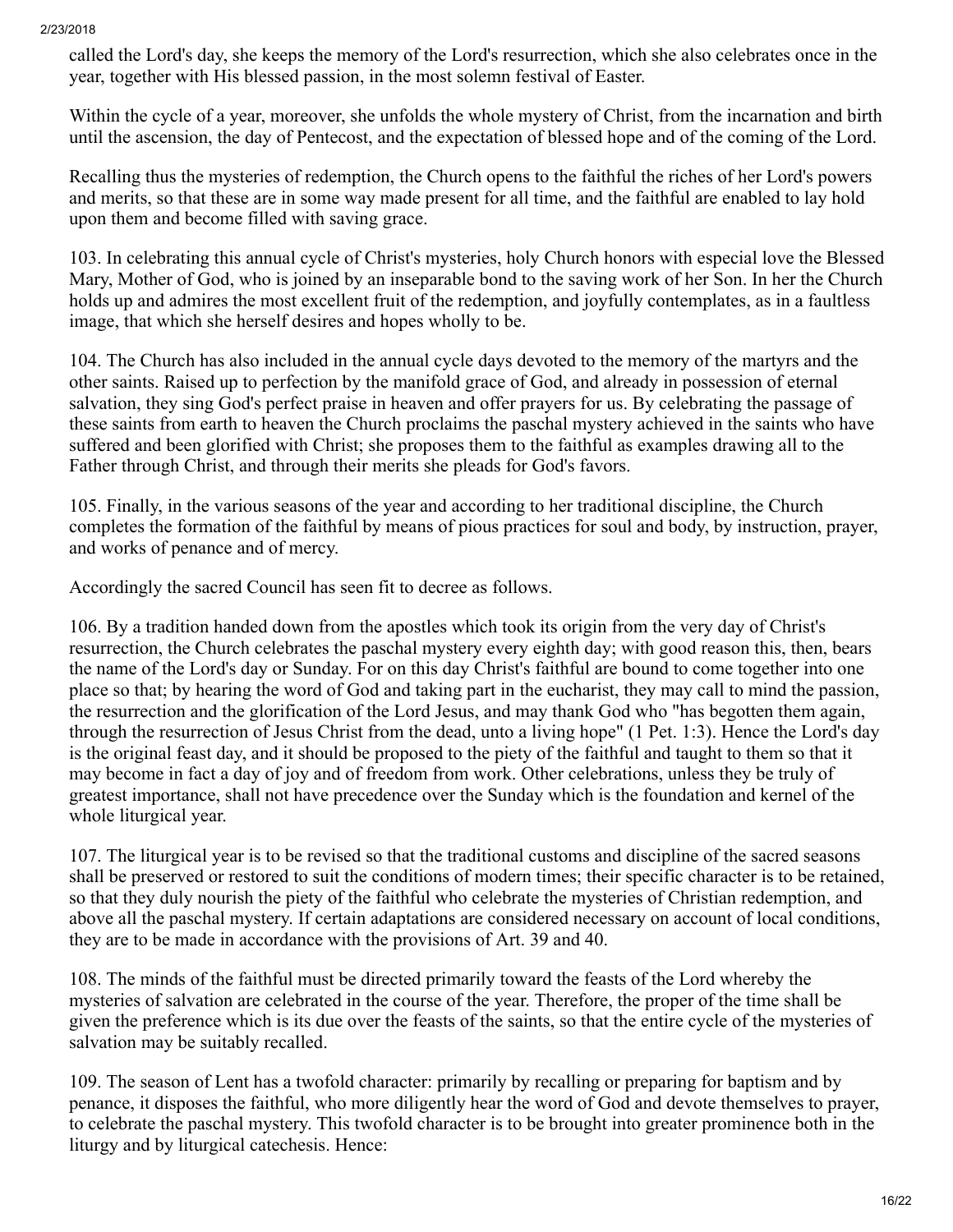a) More use is to be made of the baptismal features proper to the Lenten liturgy; some of them, which used to flourish in bygone days, are to be restored as may seem good.

b) The same is to apply to the penitential elements. As regards instruction it is important to impress on the minds of the faithful not only a social consequences of sin but also that essence of the virtue of penance which leads to the detestation of sin as an offence against God; the role of the Church in penitential practices is not to be passed over, and the people must be exhorted to pray for sinners.

110. During Lent penance should not be only internal and individual, but also external and social. The practice of penance should be fostered in ways that are possible in our own times and in different regions, and according to the circumstances of the faithful; it should be encouraged by the authorities mentioned in Art. 22.

Nevertheless, let the paschal fast be kept sacred. Let it be celebrated everywhere on Good Friday and, where possible, prolonged throughout Holy Saturday, so that the joys of the Sunday of the resurrection may be attained with uplifted and clear mind.

111. The saints have been traditionally honored in the Church and their authentic relics and images held in veneration. For the feasts of the saints proclaim the wonderful works of Christ in His servants, and display to the faithful fitting examples for their imitation.

Lest the feasts of the saints should take precedence over the feasts which commemorate the very mysteries of salvation, many of them should be left to be celebrated by a particular Church or nation or family of religious; only those should be extended to the universal Church which commemorate saints who are truly of universal importance.

### **CHAPTER**

### <span id="page-16-0"></span>VI SACRED MUSIC

112. The musical tradition of the universal Church is a treasure of inestimable value, greater even than that of any other art. The main reason for this pre-eminence is that, as sacred song united to the words, it forms a necessary or integral part of the solemn liturgy.

Holy Scripture, indeed, has bestowed praise upon sacred song [\[42](#page-21-12)], and the same may be said of the fathers of the Church and of the Roman pontiffs who in recent times, led by St. Pius X, have explained more precisely the ministerial function supplied by sacred music in the service of the Lord.

Therefore sacred music is to be considered the more holy in proportion as it is more closely connected with the liturgical action, whether it adds delight to prayer, fosters unity of minds, or confers greater solemnity upon the sacred rites. But the Church approves of all forms of true art having the needed qualities, and admits them into divine worship.

Accordingly, the sacred Council, keeping to the norms and precepts of ecclesiastical tradition and discipline, and having regard to the purpose of sacred music, which is the glory of God and the sanctification of the faithful, decrees as follows.

113. Liturgical worship is given a more noble form when the divine offices are celebrated solemnly in song, with the assistance of sacred ministers and the active participation of the people.

As regards the language to be used, the provisions of Art. 36 are to be observed; for the Mass, Art. 54; for the sacraments, Art. 63; for the divine office. Art. 101.

114. The treasure of sacred music is to be preserved and fostered with great care. Choirs must be diligently promoted, especially in cathedral churches; but bishops and other pastors of souls must be at pains to ensure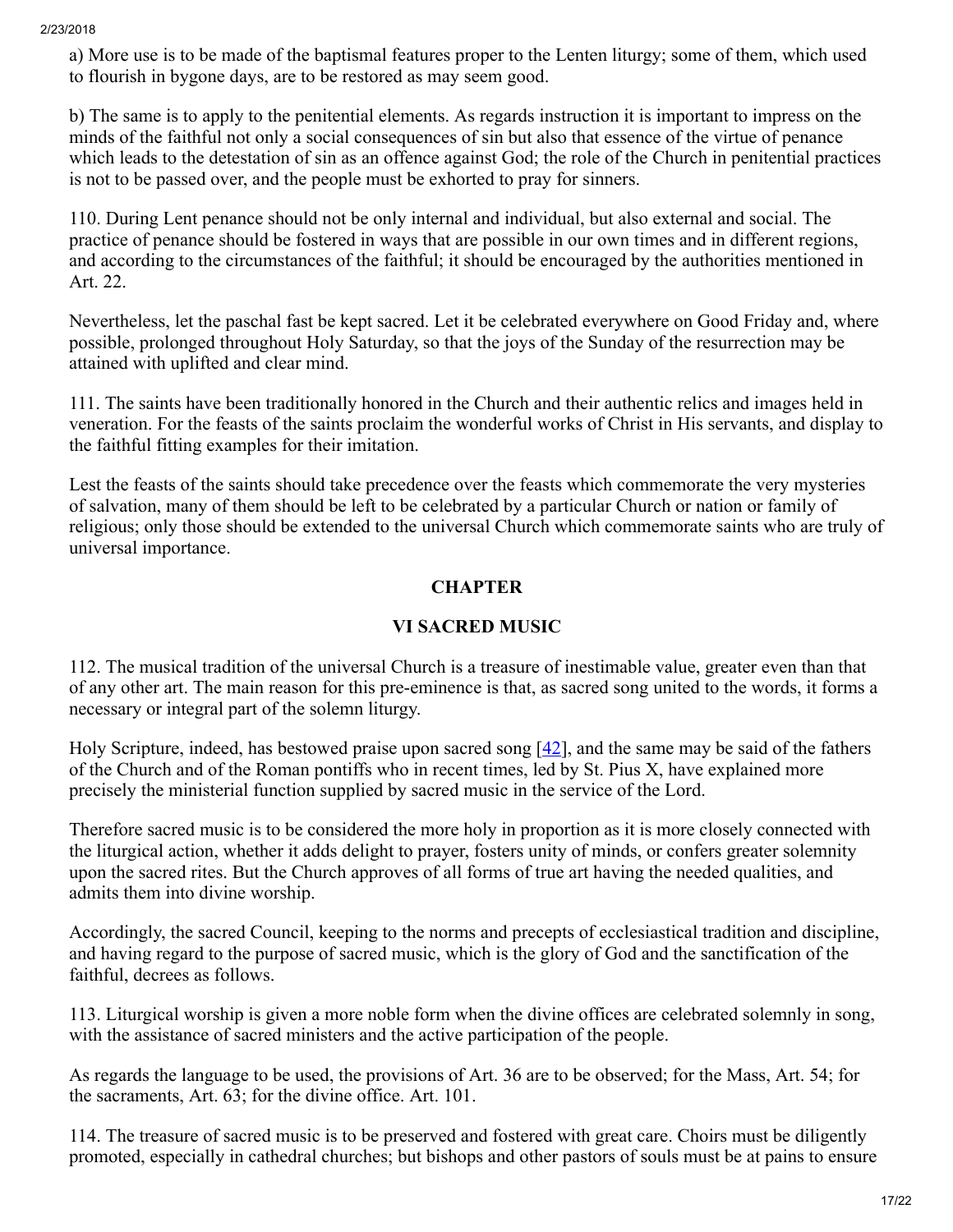that, whenever the sacred action is to be celebrated with song, the whole body of the faithful may be able to contribute that active participation which is rightly theirs, as laid down in Art. 28 and 30.

115. Great importance is to be attached to the teaching and practice of music in seminaries, in the novitiates and houses of study of religious of both sexes, and also in other Catholic institutions and schools. To impart this instruction, teachers are to be carefully trained and put in charge of the teaching of sacred music.

It is desirable also to found higher institutes of sacred music whenever this can be done.

Composers and singers, especially boys, must also be given a genuine liturgical training.

116. The Church acknowledges Gregorian chant as specially suited to the Roman liturgy: therefore, other things being equal, it should be given pride of place in liturgical services.

But other kinds of sacred music, especially polyphony, are by no means excluded from liturgical celebrations, so long as they accord with the spirit of the liturgical action, as laid down in Art. 30.

117. The typical edition of the books of Gregorian chant is to be completed; and a more critical edition is to be prepared of those books already published since the restoration by St. Pius X.

It is desirable also that an edition be prepared containing simpler melodies, for use in small churches.

118. Religious singing by the people is to be intelligently fostered so that in devotions and sacred exercises, as also during liturgical services, the voices of the faithful may ring out according to the norms and requirements of the rubrics.

119. In certain parts of the world, especially mission lands, there are peoples who have their own musical traditions, and these play a great part in their religious and social life. For this reason due importance is to be attached to their music, and a suitable place is to be given to it, not only in forming their attitude toward religion, but also in adapting worship to their native genius, as indicated in Art. 39 and 40.

Therefore, when missionaries are being given training in music, every effort should be made to see that they become competent in promoting the traditional music of these peoples, both in schools and in sacred services, as far as may be practicable.

120. In the Latin Church the pipe organ is to be held in high esteem, for it is the traditional musical instrument which adds a wonderful splendor to the Church's ceremonies and powerfully lifts up man's mind to God and to higher things.

But other instruments also may be admitted for use in divine worship, with the knowledge and consent of the competent territorial authority, as laid down in Art. 22, 52, 37, and 40. This may be done, however, only on condition that the instruments are suitable, or can be made suitable, for sacred use, accord with the dignity of the temple, and truly contribute to the edification of the faithful.

121. Composers, filled with the Christian spirit, should feel that their vocation is to cultivate sacred music and increase its store of treasures.

Let them produce compositions which have the qualities proper to genuine sacred music, not confining themselves to works which can be sung only by large choirs, but providing also for the needs of small choirs and for the active participation of the entire assembly of the faithful.

The texts intended to be sung must always be in conformity with Catholic doctrine; indeed they should be drawn chiefly from holy scripture and from liturgical sources.

### CHAPTER VII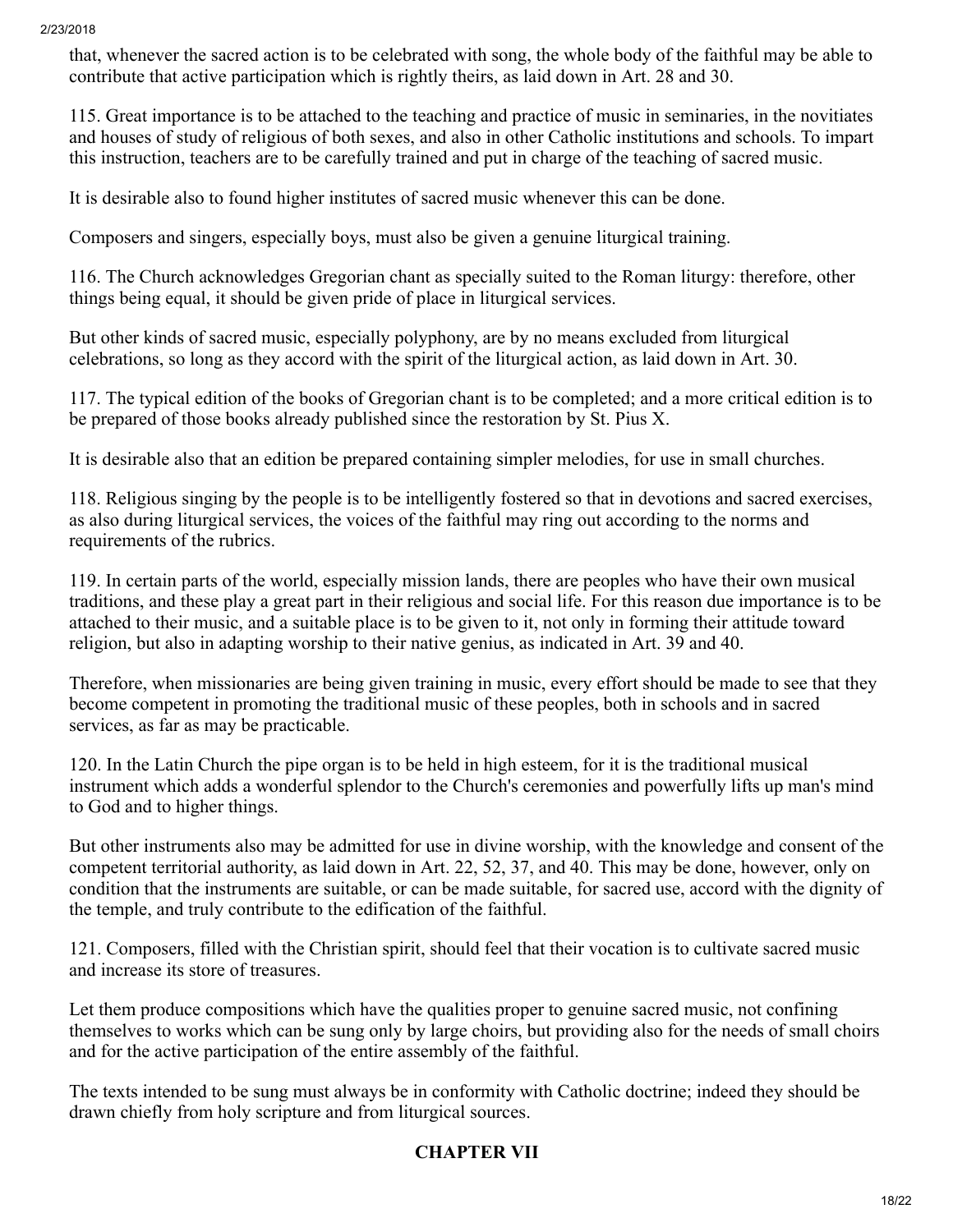#### SACRED ART AND SACRED FURNISHINGS

122. Very rightly the fine arts are considered to rank among the noblest activities of man's genius, and this applies especially to religious art and to its highest achievement, which is sacred art. These arts, by their very nature, are oriented toward the infinite beauty of God which they attempt in some way to portray by the work of human hands; they achieve their purpose of redounding to God's praise and glory in proportion as they are directed the more exclusively to the single aim of turning men's minds devoutly toward God.

Holy Mother Church has therefore always been the friend of the fine arts and has ever sought their noble help, with the special aim that all things set apart for use in divine worship should be truly worthy, becoming, and beautiful, signs and symbols of the supernatural world, and for this purpose she has trained artists. In fact, the Church has, with good reason, always reserved to herself the right to pass judgment upon the arts, deciding which of the works of artists are in accordance with faith, piety, and cherished traditional laws, and thereby fitted for sacred use.

The Church has been particularly careful to see that sacred furnishings should worthily and beautifully serve the dignity of worship, and has admitted changes in materials, style, or ornamentation prompted by the progress of the technical arts with the passage of time.

Wherefore it has pleased the Fathers to issue the following decrees on these matters.

123. The Church has not adopted any particular style of art as her very own; she has admitted styles from every period according to the natural talents and circumstances of peoples, and the needs of the various rites. Thus, in the course of the centuries, she has brought into being a treasury of art which must be very carefully preserved. The art of our own days, coming from every race and region, shall also be given free scope in the Church, provided that it adorns the sacred buildings and holy rites with due reverence and honor; thereby it is enabled to contribute its own voice to that wonderful chorus of praise in honor of the Catholic faith sung by great men in times gone by.

124. Ordinaries, by the encouragement and favor they show to art which is truly sacred, should strive after noble beauty rather than mere sumptuous display. This principle is to apply also in the matter of sacred vestments and ornaments.

Let bishops carefully remove from the house of God and from other sacred places those works of artists which are repugnant to faith, morals, and Christian piety, and which offend true religious sense either by depraved forms or by lack of artistic worth, mediocrity and pretense.

And when churches are to be built, let great care be taken that they be suitable for the celebration of liturgical services and for the active participation of the faithful.

125. The practice of placing sacred images in churches so that they may be venerated by the faithful is to be maintained. Nevertheless their number should be moderate and their relative positions should reflect right order. For otherwise they may create confusion among the Christian people and foster devotion of doubtful orthodoxy.

126. When passing judgment on works of art, local ordinaries shall give a hearing to the diocesan commission on sacred art and, if needed, also to others who are especially expert, and to the commissions referred to in Art. 44, 45, and 46.

Ordinaries must be very careful to see that sacred furnishings and works of value are not disposed of or dispersed; for they are the ornaments of the house of God.

127. Bishops should have a special concern for artists, so as to imbue them with the spirit of sacred art and of the sacred liturgy. This they may do in person or through suitable priests who are gifted with a knowledge and love of art.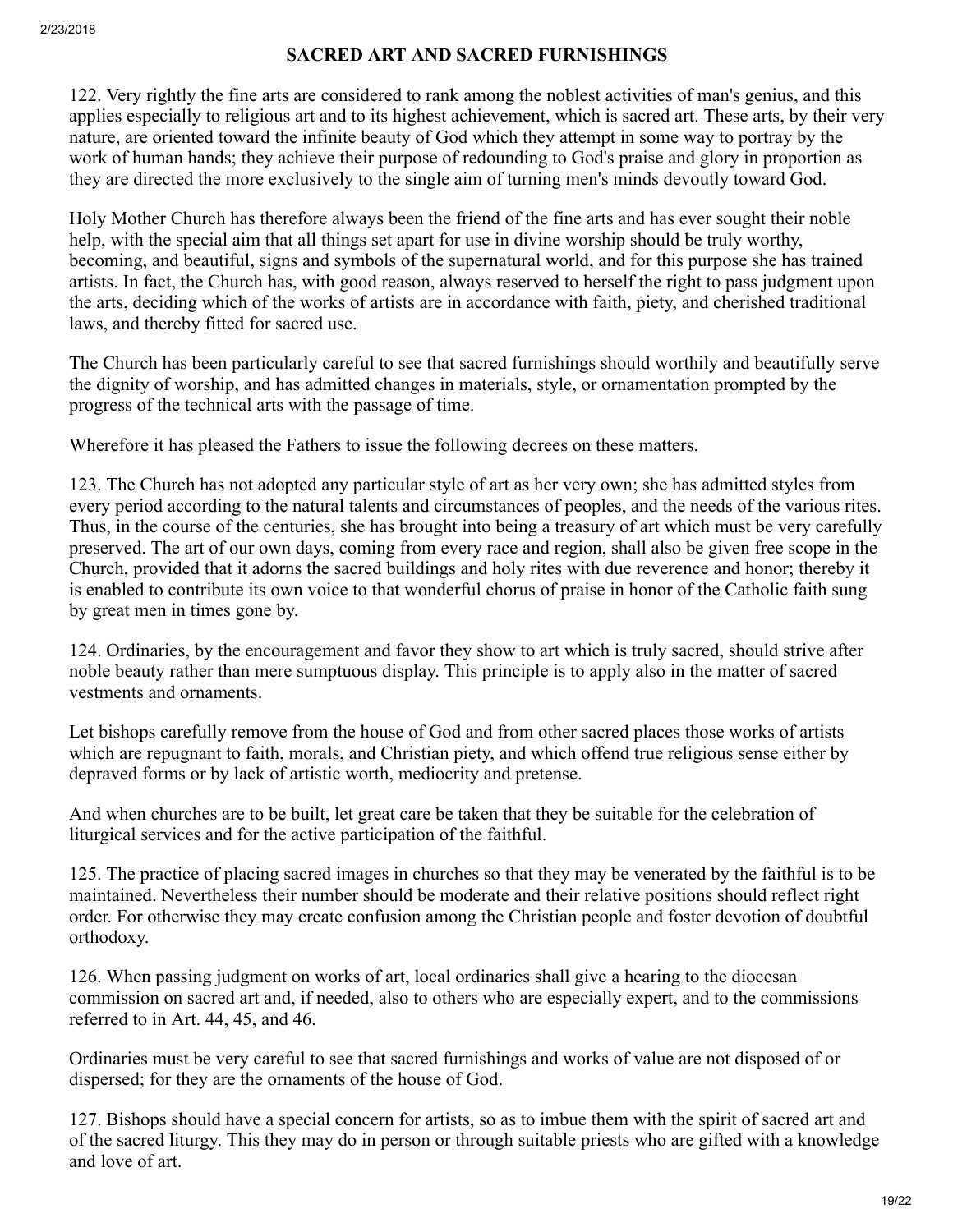It is also desirable that schools or academies of sacred art should be founded in those parts of the world where they would be useful, so that artists may be trained.

All artists who, prompted by their talents, desire to serve God's glory in holy Church, should ever bear in mind that they are engaged in a kind of sacred imitation of God the Creator, and are concerned with works destined to be used in Catholic worship, to edify the faithful, and to foster their piety and their religious formation.

128. Along with the revision of the liturgical books, as laid down in Art. 25, there is to be an early revision of the canons and ecclesiastical statutes which govern the provision of material things involved in sacred worship. These laws refer especially to the worthy and well planned construction of sacred buildings, the shape and construction of altars, the nobility, placing, and safety of the eucharistic tabernacle, the dignity and suitability of the baptistery, the proper ordering of sacred images, embellishments, and vestments. Laws which seem less suited to the reformed liturgy are to be brought into harmony with it, or else abolished; and any which are helpful are to be retained if already in use, or introduced where they are lacking.

According to the norm of Art. 22 of this Constitution, the territorial bodies of bishops are empowered to adapt such things to the needs and customs of their different regions; this applies especially to the materials and form of sacred furnishings and vestments.

129. During their philosophical and theological studies, clerics are to be taught about the history and development of sacred art, and about the sound principles governing the production of its works. In consequence they will be able to appreciate and preserve the Church's venerable monuments, and be in a position to aid, by good advice, artists who are engaged in producing works of art.

130. It is fitting that the use of pontificals be reserved to those ecclesiastical persons who have episcopal rank or some particular jurisdiction.

# APPENDIX

# *A DECLARATION OF THE SECOND ECUMENICAL COUNCIL OF THE VATICAN ON REVISION OF THE CALENDAR*

The Second Ecumenical Sacred Council of the Vatican, recognizing the importance of the wishes expressed by many concerning the assignment of the feast of Easter to a fixed Sunday and concerning an unchanging calendar, having carefully considered the effects which could result from the introduction of a new calendar, declares as follows:

- 1. The Sacred Council would not object if the feast of Easter were assigned to a particular Sunday of the Gregorian Calendar, provided that those whom it may concern, especially the brethren who are not in communion with the Apostolic See, give their assent.
- 2. The sacred Council likewise declares that it does not oppose efforts designed to introduce a perpetual calendar into civil society.

But among the various systems which are being suggested to stabilize a perpetual calendar and to introduce it into civil life, the Church has no objection only in the case of those systems which retain and safeguard a seven-day week with Sunday, without the introduction of any days outside the week, so that the succession of weeks may be left intact, unless there is question of the most serious reasons. Concerning these the Apostolic See shall judge.

# **NOTES**

<span id="page-19-0"></span>[\[1](#page-0-0)] Secret of the ninth Sunday after Pentecost.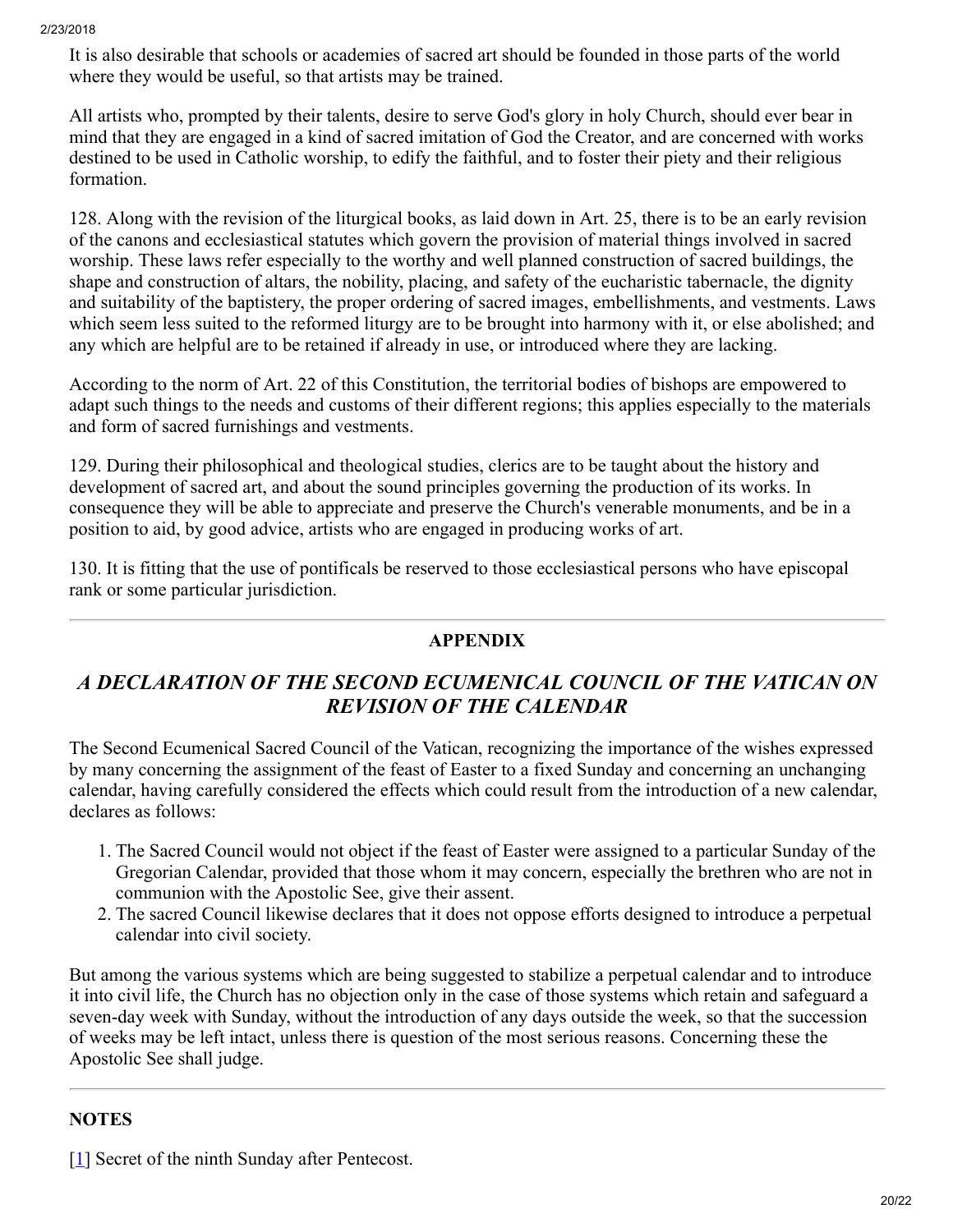<span id="page-20-0"></span>[\[2](#page-0-1)] Cf. *Heb*. 13:14.

- <span id="page-20-1"></span>[\[3](#page-0-2)] Cf. *Eph.* 2:21-22.
- <span id="page-20-2"></span>[\[4](#page-0-3)] Cf. *Eph*. 4:13.
- <span id="page-20-3"></span>[\[5](#page-0-4)] Cf. *Is*. 11:12.
- <span id="page-20-4"></span>[\[6](#page-0-5)] Cf. *John* 11:52.
- <span id="page-20-5"></span>[\[7](#page-0-6)] Cf. *John* 10:16.
- <span id="page-20-6"></span>[\[8](#page-1-0)] Cf. I*s*. 61:1; *Luke* 4:18.
- <span id="page-20-7"></span>[\[9](#page-1-1)] St. Ignatius of Antioch, *To the Ephesians*, 7, 2.
- <span id="page-20-8"></span>[\[10](#page-1-2)] Cf. 1 *Tim*. 2:5.
- <span id="page-20-9"></span>[\[11\]](#page-1-3) *Sacramentarium Veronese* (ed. Mohlberg), n. 1265; cf. also n. 1241, 1248.
- <span id="page-20-10"></span>[\[12](#page-1-4)] Easter Preface of the Roman Missal.

<span id="page-20-11"></span>[\[13](#page-1-5)] Prayer before the second lesson for Holy Saturday, as it was in the Roman Missal before the restoration of Holy Week.

- <span id="page-20-12"></span>[\[14](#page-1-6)] Cf. *Mark* 16:15.
- <span id="page-20-13"></span>[\[15](#page-1-7)] Cf. *Acts* 26:18.
- <span id="page-20-14"></span>[\[16](#page-1-8)] Cf. *Rom*. 6:4; *Eph*. 2:6; *Col*. 3:1; 2 Tim. 2:11.
- <span id="page-20-15"></span>[\[17](#page-1-9)] Cf. *John* 4:23.
- <span id="page-20-16"></span>[\[18](#page-1-10)] Cf. 1 *Cor*. 11:26.
- <span id="page-20-17"></span>[\[19](#page-1-11)] Council of Trent, Session XIII, *Decree on the Holy Eucharist*, c.5.
- <span id="page-20-18"></span>[\[20](#page-1-12)] Council of Trent, Session XXII, *Doctrine on the Holy Sacrifice of the Mass*, c. 2.
- <span id="page-20-19"></span>[\[21](#page-1-13)] Cf. St. Augustine, *Tractatus in Ioannem*, VI, n. 7.
- <span id="page-20-20"></span>[\[22](#page-2-0)] Cf. *Apoc*. 21:2; *Col*. 3:1; *Heb*. 8:2.
- <span id="page-20-21"></span>[\[23](#page-2-1)] Cf. *Phil*. 3:20; *Col*. 3:4.
- <span id="page-20-22"></span>[\[24](#page-2-2)] Cf. *John* 17:3; *Luke* 24:27; *Acts* 2:38.
- <span id="page-20-23"></span>[\[25](#page-2-3)] Cf. *Matt*. 28:20.
- <span id="page-20-24"></span>[\[26](#page-2-4)] Postcommunion for both Masses of Easter Sunday.
- <span id="page-20-25"></span>[\[27](#page-2-5)] Collect of the Mass for Tuesday of Easter Week.
- <span id="page-20-26"></span>[\[28](#page-2-6)] Cf. 2 *Cor*. 6:1.
- <span id="page-20-27"></span>[\[29](#page-2-7)] Cf. *Matt*. 6:6.